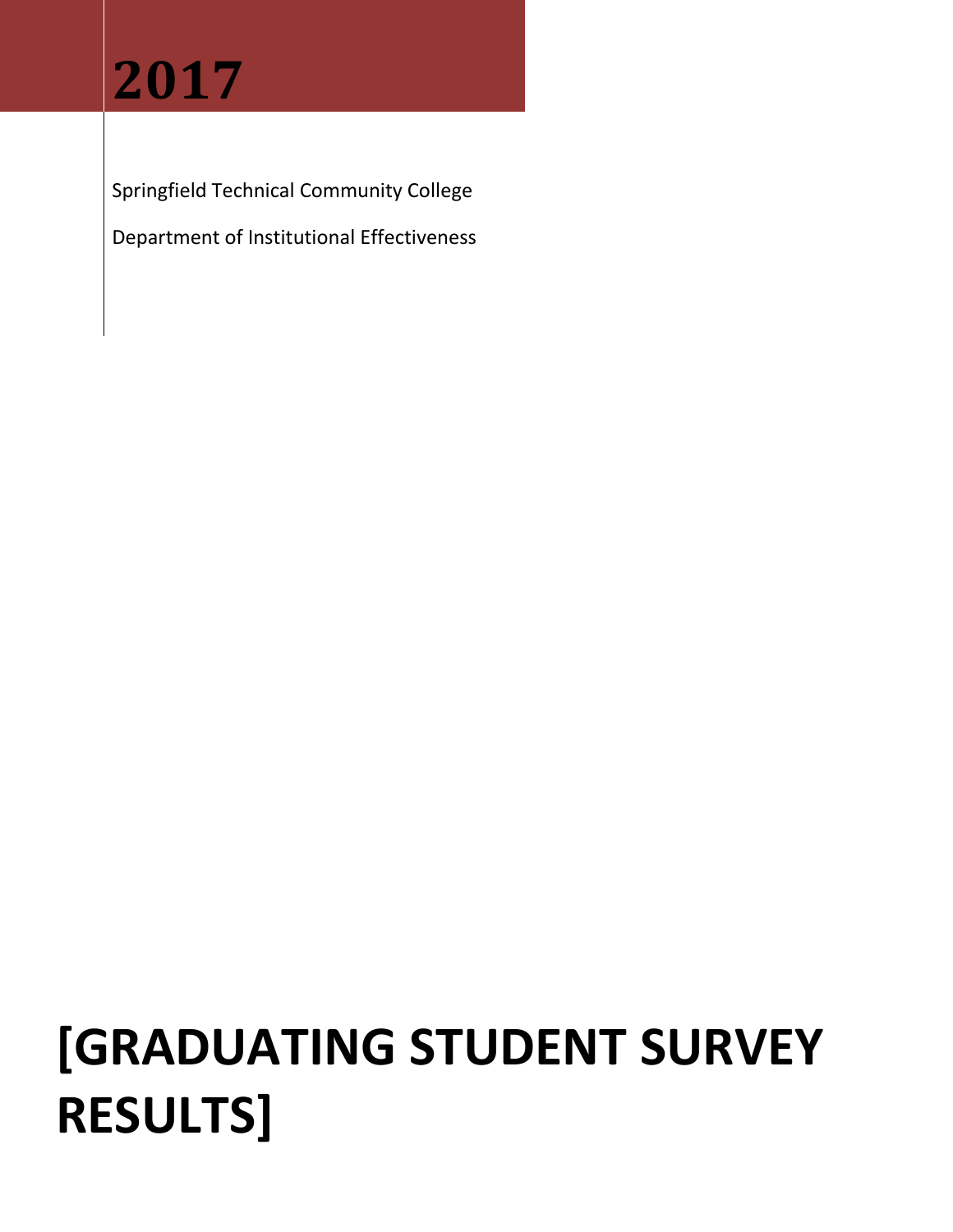# **Executive Summary**

#### **Survey Respondents and Response Rate: 478 graduating students took survey**

Of the 633 students at Cap & Gown Pick-Up, 478 participated in this survey for a 76% response rate. Of these respondents, 416 (87%) reported that they would be receiving an associate degree and 61 (13%) reported receiving a certificate. There were 1064 students receiving degrees in FY2017.

#### **Employment Plans: 57% of new graduates are seeking new employment and 12% have already secured new positions**

Graduates were asked about their current employment status which includes military service. If graduates responded that they were either continuing employment or beginning new employment, they were asked about the relationship of their work to their STCC education as well as whether their work is or will be full- or part-time. Of graduates responding to this question, about 69% report being currently employed. Notably, about 12% of students have secured new positions as they graduate, whether they were already employed or not. Nearly 57% of graduates are seeking new positions, whether they are currently employed or not. Many graduates are pursuing further education instead of or in addition to employment.

#### **Continuing Education Plans: 68% of new graduates expect to continue their education**

Graduates were asked about whether they will be continuing their education within the next year and whether they will do so in a full- or part-time capacity. About 70% of graduates receiving associates degrees plan to continue their education within the year, with most planning to attend a 4-year college or university. About 53% of certificate graduates plan to continue their education with the majority returning to STCC.

## **Perceived Educational Preparation: 97% of graduating students feel that STCC prepared them for continuing education**

We asked graduates several questions about their educational experience at STCC including their overall preparedness, how their education at STCC had improved their academic and personal skills, and the barriers and supports they experienced in their efforts to complete their credentials. In response to a question about how well their STCC education had prepared them for employment or further education, only 8 students reported being either somewhat or very unprepared.

## **Perceived Educational Barriers: Family responsibilities, finances, and being out of school for a long time are most frequent barriers to student success**

We also asked graduates about the barriers they faced as they worked to obtain their credential. For associate degree recipients, more than 50% of students experienced either minor or major barriers to their education because of: family responsibilities, financial difficulties, and job demands. More than 50% of certificate recipients experienced either minor or major educational barriers due to: not being academically prepared when they started, their academic or career goals were unclear, and it took a while for them to find the program they wanted to complete.

#### **Perceived Educational Supports: Family, faculty, and classroom activities pave the way for success**

Finally, we asked students about the factors that helped them succeed in completing their credentials. For students receiving their associate degree, more than 90% cited faculty and/or instructors (in-class time) as well as in-class experience and activities as being a part of their completion success. For students receiving certificates, more than 90% cited family inspiration, support, and encouragement, in-class experience and activities, faculty and/or instructors (inclass time), and classmate inspiration, support and encouragement as being part of their completion success.

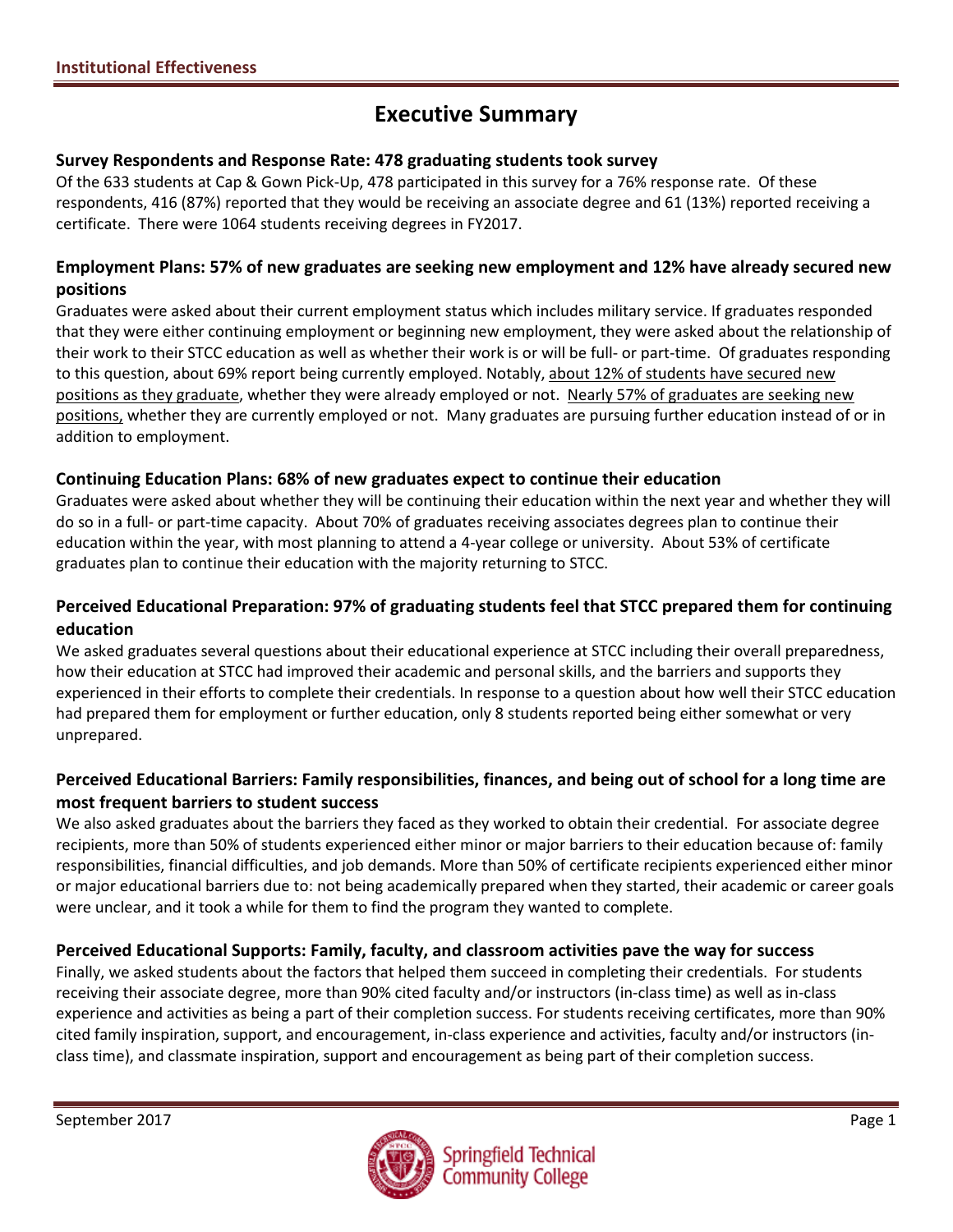## **STCC Graduating Student Survey Results: 2017**

Since 2013 the Department of Institutional Effectiveness has conducted a graduating student survey at Cap & Gown Pick-Up. All survey questions can be found in Appendix I. (Please note that not all totals equal 100% due to rounding.)

## **Survey Respondents and Response Rate: 478 graduating students took survey**

Of the 633 students at Cap & Gown Pick-Up, 478 participated in this survey for a 76% response rate. Of these respondents, 416 (87%) reported that they would be receiving an associate degree and 61 (13%) reported receiving a certificate. There were 1064 students receiving degrees in FY2017.

Of the respondents who answered the questions on race/ethnicity, 30% identified as Hispanic, 42% as white and 19% as black; 10% identified as other races or as multi-racial. There were 36% of respondents who identified as male and 63% who identified as female. We also asked students how old they were when they started their STCC education: 22% were 19 years old or younger; 30% were 20-24; 15% were 25-29, and 32% reported being 30 or older when they began their program.

Graduates were asked how long it took them to complete their credential and from which program they were receiving it. The majority of students graduating with an associate's degree graduated in 3 years or less. The majority of students graduating with a certificate graduated in 2 years or less. The list of programs represented by credential type can be found in Appendix II of this report.

| <b>Time to Completion</b>    |        | <b>Associates</b> | <b>Certificates</b> |      |  |
|------------------------------|--------|-------------------|---------------------|------|--|
|                              | %<br>N |                   | N                   | %    |  |
| Less than 1 year             | 3      | 1%                | 24                  | 39%  |  |
| 1 year to less than 2 years  | 32     | 8%                | 24                  | 39%  |  |
| 2 years to less than 3 years | 214    | 51%               | 10                  | 16%  |  |
| 3 years to less than 4 years | 96     | 23%               | 2                   | 3%   |  |
| 4 years to less than 5 years | 41     | 10%               | 1                   | 2%   |  |
| 5 years to less than 6 years | 12     | 3%                | 0                   | 0%   |  |
| 6 or more years              | 18     | 4%                | 0                   | 0%   |  |
| Total                        | 416    | 100%              | 61                  | 100% |  |

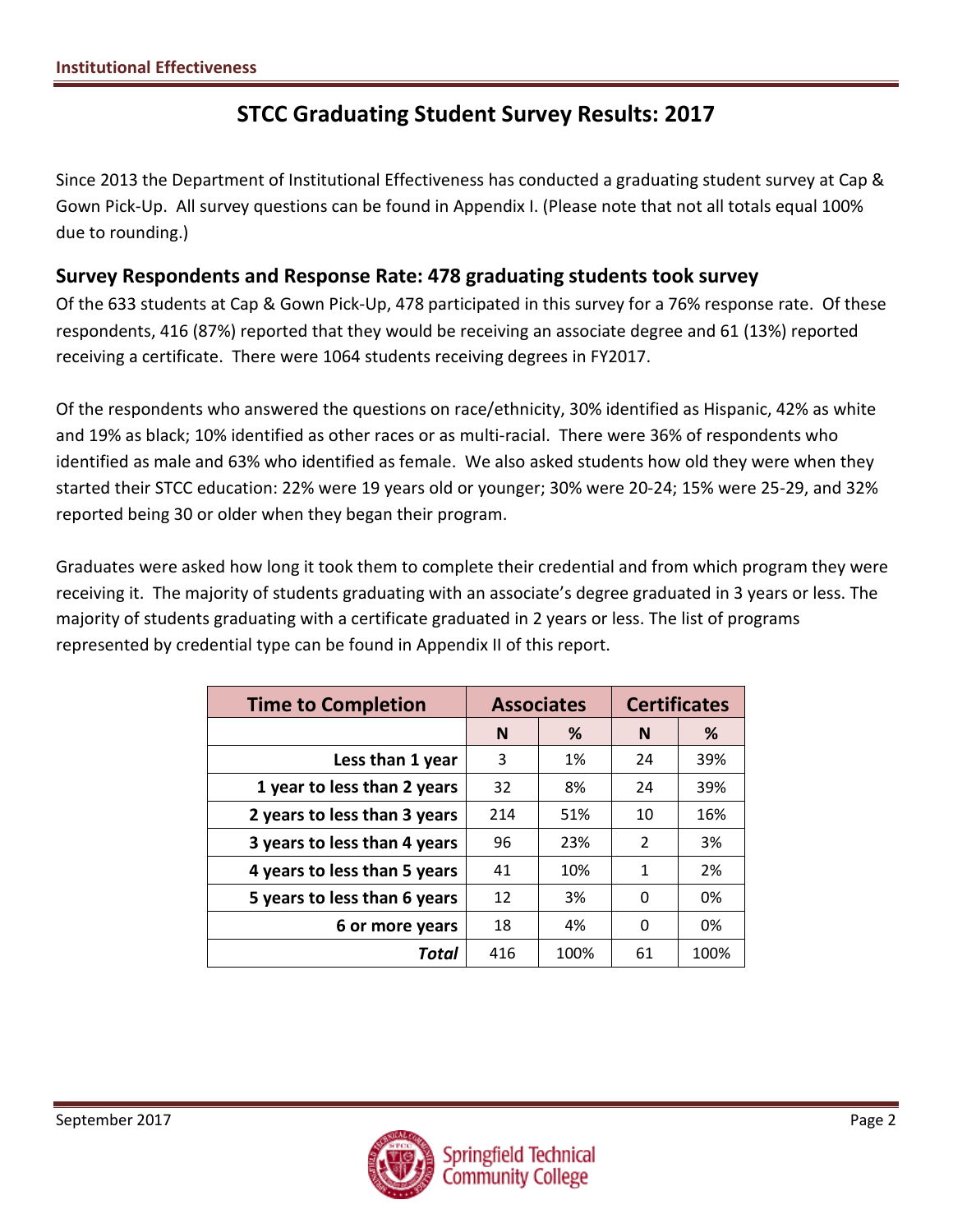## **Employment Plans: 57% of new graduates are seeking new employment and 12% have already secured new positions**

Graduates were asked about their current employment status which includes military service. If graduates responded that they were either continuing employment or beginning new employment, they were asked about the relationship of their work to their STCC education as well as whether their work is or will be full- or part-time. Of graduates responding to this question, about 69% report being currently employed. Notably, about 12% of students have secured new positions as they graduate, whether they were already employed or not. Nearly 57% of graduates are seeking new positions, whether they are currently employed or not. Many graduates are pursuing further education instead of or in addition to employment.

Students of color were more likely to be currently employed but seeking a new position (black: 42%, Hispanic: 37%, white: 28%). Graduate students who identified as Hispanic were more likely to currently be employed and not seeking a new position (Hispanic: 32%, white: 29%, black: 20%). Students identifying as white were more likely to have secured a new position (white: 15%, Hispanic: 9%, black: 8%).

|                                                 | <b>Associates</b> | <b>Certificates</b> |
|-------------------------------------------------|-------------------|---------------------|
| <b>Work Status</b>                              | $(n = 412)$       | $(n = 61)$          |
| <b>Currently employed, SEEKING new position</b> | 35%               | 26%                 |
| Not employed, SEEKING position                  | 21%               | 33%                 |
| Currently employed, NOT seeking new position    | 27%               | 28%                 |
| Currently employed, SECURED new position        | 8%                | 3%                  |
| Not employed, NOT seeking position              | 4%                | 3%                  |
| Not employed, SECURED position                  | 4%                | 5%                  |
| <b>Entering or continuing military service</b>  | 0%                | 2%                  |

Graduating students who reported being currently employed or having secured a new position were asked about their full-time versus part-time status. Fifty-five (55) students had secured new positions as of Cap & Gown Pick-Up (May 2017).

| <b>Work Hours</b>     | <b>Associates</b>                                |                                             |                                                 | <b>Certificates</b>                        |
|-----------------------|--------------------------------------------------|---------------------------------------------|-------------------------------------------------|--------------------------------------------|
|                       | <b>Current</b><br><b>Position</b><br>$(n = 291)$ | <b>New</b><br><b>Position</b><br>$(n = 50)$ | <b>Current</b><br><b>Position</b><br>$(n = 34)$ | <b>New</b><br><b>Position</b><br>$(n = 5)$ |
| <b>Full Time Work</b> | 55%                                              | 74%                                         | 44%                                             | 100%                                       |
| <b>Part Time Work</b> | 45%                                              | 26%                                         | 56%                                             | 0%                                         |

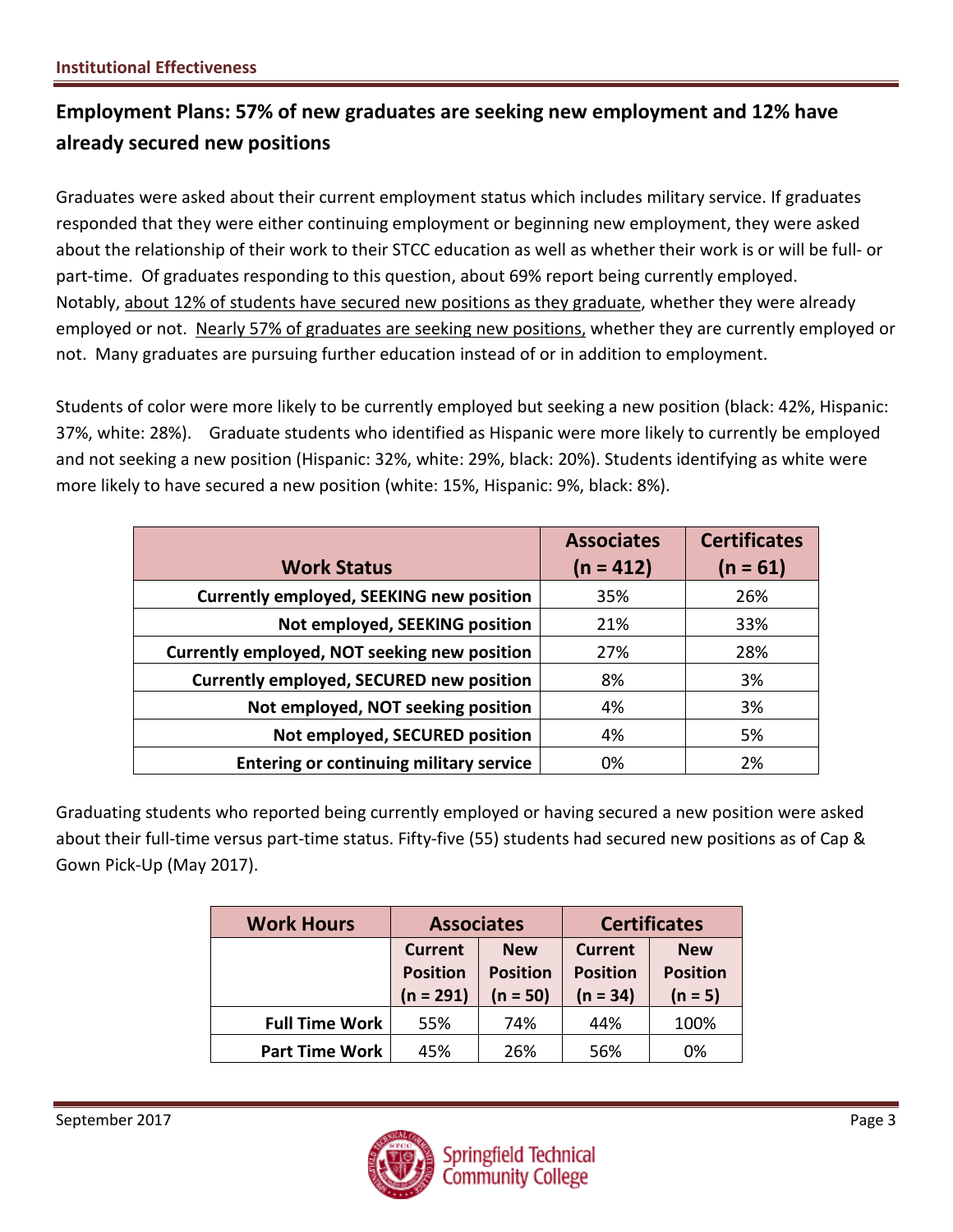Graduates were also asked whether their current and/or new employment was related to the academic work they completed at STCC.

| <b>Work to STCC Relationship</b>               | <b>Associates</b>                                           |            | <b>Certificates</b>        |                               |  |
|------------------------------------------------|-------------------------------------------------------------|------------|----------------------------|-------------------------------|--|
|                                                | <b>New</b><br>Current<br><b>Position</b><br><b>Position</b> |            | Current<br><b>Position</b> | <b>New</b><br><b>Position</b> |  |
|                                                | $(n = 291)$                                                 | $(n = 49)$ | $(n = 35)$                 | $(n = 5)$                     |  |
| <b>Work Directly Related to STCC Education</b> | 27%                                                         | 86%        | 31%                        | 60%                           |  |
| <b>Work Somewhat Related to STCC Education</b> | 24%                                                         | 4%         | 17%                        | 20%                           |  |
| <b>Not Related</b>                             | 49%                                                         | 10%        | 51%                        | 20%                           |  |

Lastly, graduates were asked how prepared they felt for their current and/or new employment as a result of the academic work they completed at STCC.

| <b>Work Preparation</b>          | <b>Associates</b>                              |                                             | <b>Certificates</b>                             |                                            |  |
|----------------------------------|------------------------------------------------|---------------------------------------------|-------------------------------------------------|--------------------------------------------|--|
|                                  | <b>Current</b><br><b>Position</b><br>(n = 290) | <b>New</b><br><b>Position</b><br>$(n = 48)$ | <b>Current</b><br><b>Position</b><br>$(n = 35)$ | <b>New</b><br><b>Position</b><br>$(n = 5)$ |  |
| Very well prepared               | 55%                                            | 81%                                         | 60%                                             | 60%                                        |  |
| Somewhat prepared                | 26%                                            | 15%                                         | 31%                                             | 40%                                        |  |
| Somewhat unprepared              | 1%                                             | 0%                                          | 0%                                              | 0%                                         |  |
| Very unprepared                  | 2%                                             | 0%                                          | 3%                                              | 0%                                         |  |
| STCC education played no role in |                                                |                                             |                                                 |                                            |  |
| preparation for position         | 17%                                            | 4%                                          | 6%                                              | 0%                                         |  |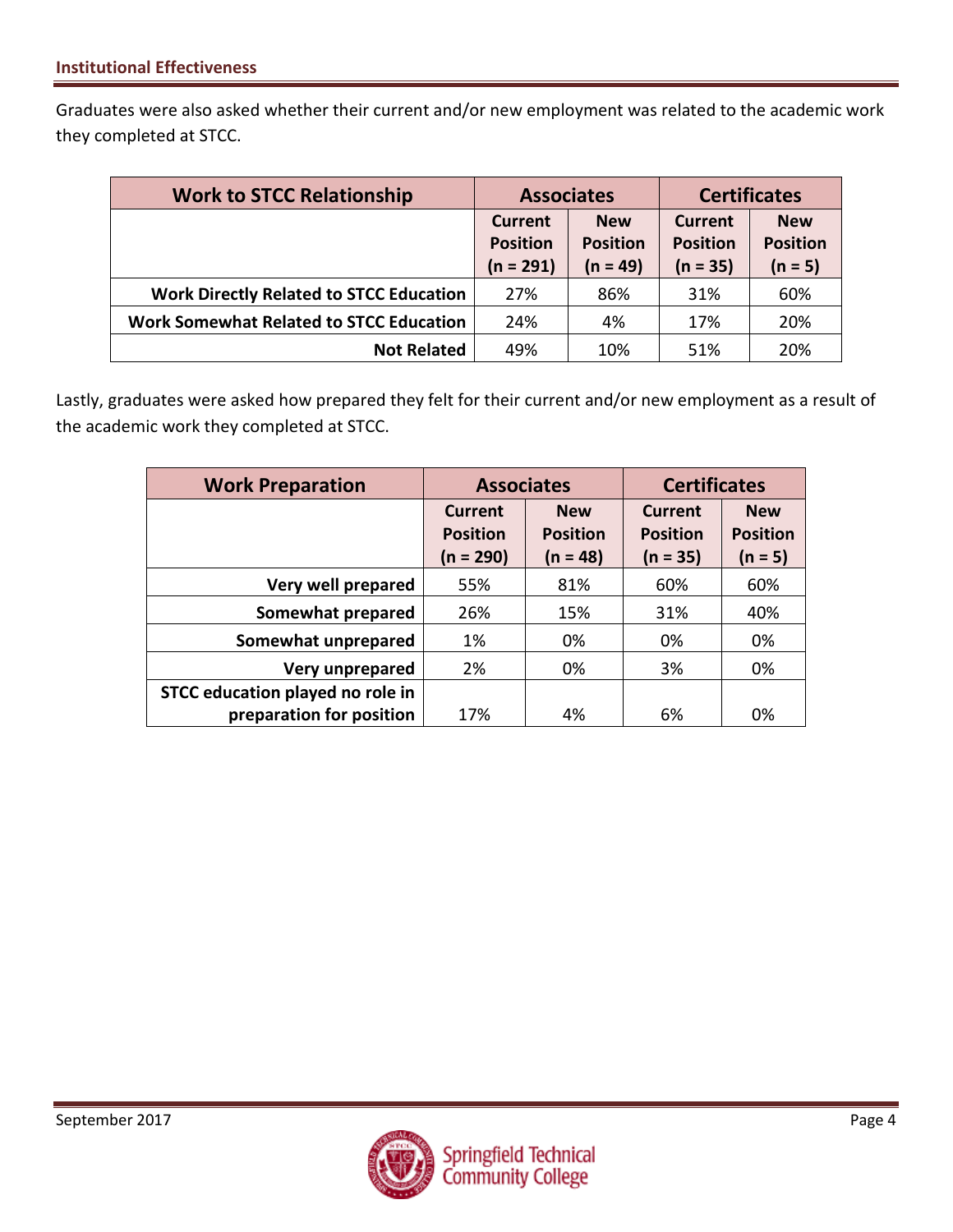## **Continuing Education Plans: 68% of new graduates expect to continue their education**

Graduates were asked about whether they will be continuing their education within the next year and whether they will do so in a full- or part-time capacity. About 70% of graduates receiving associates degrees plan to continue their education within the year, with most planning to attend a 4-year college or university. About 53% of certificate graduates plan to continue their education with the majority returning to STCC.

| <b>Education Status</b>                                  | <b>Associates</b><br>$(n = 415)$ | <b>Certificates</b><br>$(n = 60)$ |
|----------------------------------------------------------|----------------------------------|-----------------------------------|
| At a 4-year college/university                           | 54%                              | 3%                                |
| In a new program at STCC                                 | 9%                               | 40%                               |
| At a different 2 year college                            | 6%                               | 10%                               |
| At another non-degree educational program                | 0%                               | 0%                                |
| I'm not beginning any additional education this<br>vear. | 30%                              | 47%                               |

More students identifying as black plan to attend a 4-year college or university (black: 58%, white: 49%, Hispanic: 39%). White students were more likely to respond that they did not have immediate continuing education plans (white: 38%, Hispanic: 31%, black: 20%). Hispanic students were most likely to have plans to continue in another program at STCC (Hispanic: 22%, black: 13%, white: 8%).

Of those students pursuing additional education, about 63% plan to attend full time. This percentage remained similar when the responses were broken down by race/ethnicity (black: 66%, white: 62%, Hispanic: 61%).

| <b>Hours</b>               | <b>Associates</b><br>$(n = 290)$ | <b>Certificates</b><br>$(n = 32)$ |
|----------------------------|----------------------------------|-----------------------------------|
| <b>Full Time Schooling</b> | 65%                              | 47%                               |
| <b>Part Time Schooling</b> | 35%                              | 53%                               |

## **Perceived Educational Preparation: 97% of graduating students feel that STCC prepared them for continuing education**

We asked graduates several questions about their educational experience at STCC including their overall preparedness, how their education at STCC had improved their academic and personal skills, and the barriers and supports they experienced in their efforts to complete their credentials.

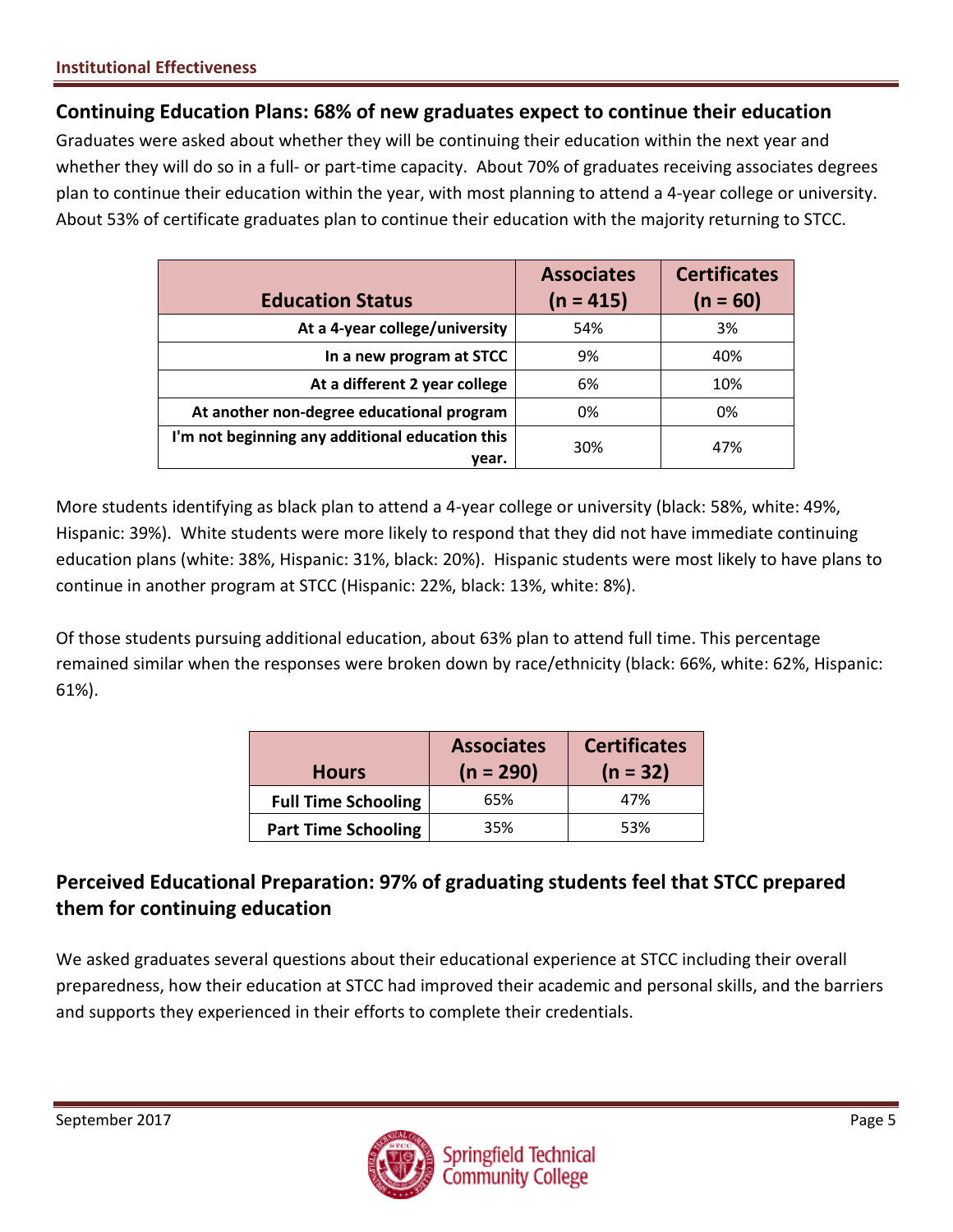In response to a question about how well their STCC education had prepared them for employment or further education, only 8 students reported being either somewhat or very unprepared. Over 73% of all award recipients said they were very well prepared. All students reported a similar level of being very well prepared to continue their education (black: 76%, Hispanic: 75%, white: 73%).

| <b>Educational Preparation</b>       | <b>Associates</b><br>$(n = 290)$ | <b>Certificates</b><br>$(n = 32)$ |
|--------------------------------------|----------------------------------|-----------------------------------|
| Very well prepared                   | 73%                              | 72%                               |
| Somewhat prepared                    | 23%                              | 28%                               |
| Somewhat unprepared                  | 1%                               | 0%                                |
| Very unprepared                      | 2%                               | 0%                                |
| STCC education played no role in     | 0%                               | 0%                                |
| preparation for continuing education |                                  |                                   |

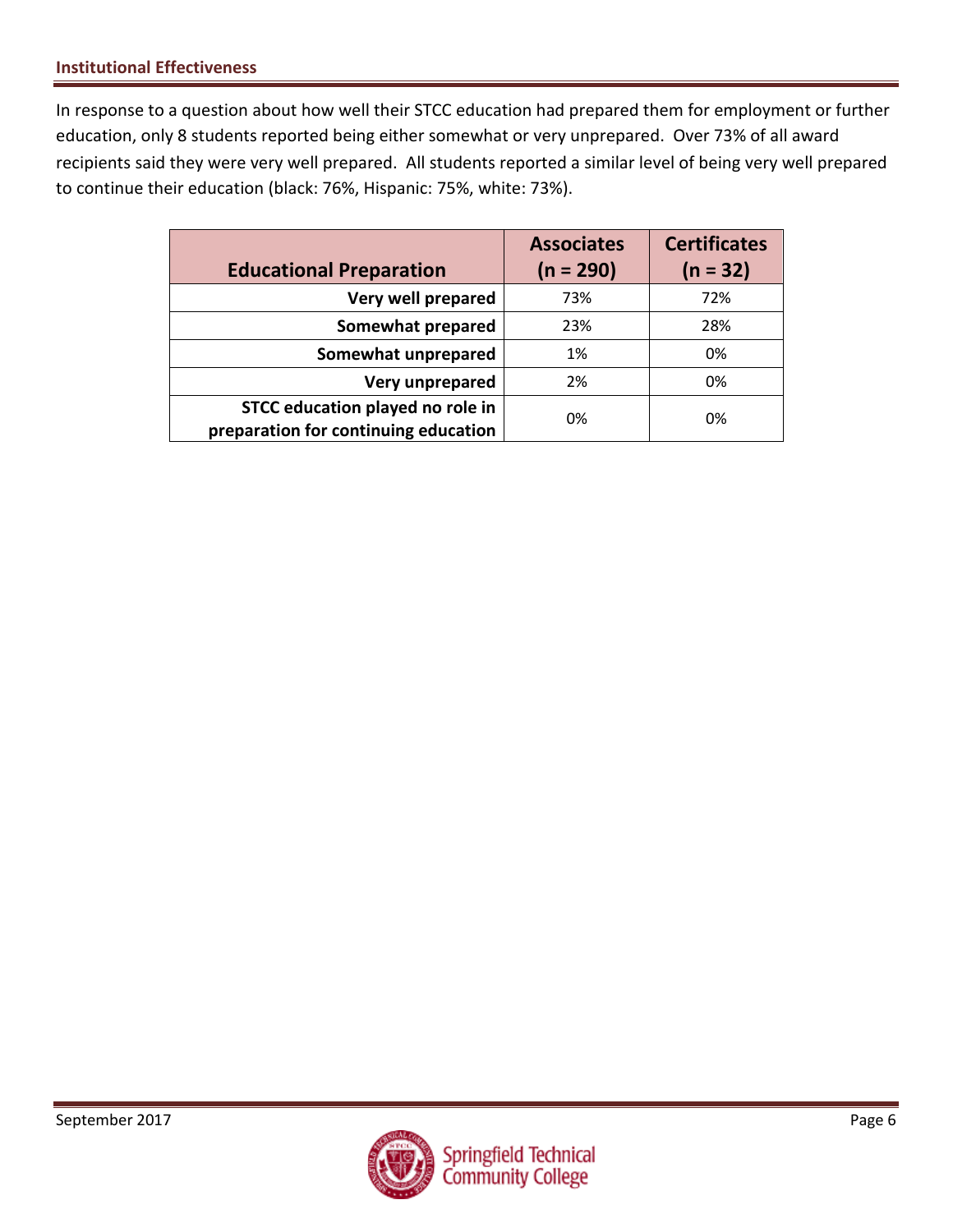To learn more specifically about the preparation of the graduates, we provided a list of educational and personal skills and asked students to rate how much their STCC experience had improved these abilities. Mean improvement responses were somewhat lower for certificate than associate degree holders as might be expected given that they have spent less time at STCC to complete their credential. All mean scores were between 3 (some improvement) and 4 (a lot of improvement). Of all the skills, graduates reported the largest gains in their abilities to think critically, to get along with many different kinds of people, to better serve their community or society in general, to research a problem and assess information to address it, to contribute to group discussions and work, and to consider a subject from multiple points of view. Students of color reported the greatest gains in each of these skills.

## **Associate Degree Recipients:**

| Rate how your experience at                                                                        | <b>No</b><br>Improvement | A little | <b>Some</b> | A lot | <b>Tremendous</b> |             |
|----------------------------------------------------------------------------------------------------|--------------------------|----------|-------------|-------|-------------------|-------------|
| <b>STCC improved your ability to:</b>                                                              | (1)                      | (2)      | (3)         | (4)   | (5)               | <b>Mean</b> |
| <b>Think critically</b>                                                                            | 3%                       | 4%       | 16%         | 44%   | 32%               | 3.98        |
| Get along with many different<br>kinds of people                                                   | 4%                       | 5%       | 17%         | 40%   | 34%               | 3.95        |
| <b>Research a problem and assess</b><br>information to address it                                  | 3%                       | 8%       | 19%         | 41%   | 29%               | 3.84        |
| Better serve my community or<br>society in general                                                 | 3%                       | 8%       | 21%         | 38%   | 30%               | 3.84        |
| <b>Make and justify decisions</b>                                                                  | 3%                       | 7%       | 19%         | 46%   | 24%               | 3.82        |
| Contribute to group discussions<br>and work                                                        | 4%                       | 7%       | 20%         | 42%   | 27%               | 3.82        |
| <b>Consider a subject from multiple</b><br>points of view                                          | 4%                       | 7%       | 20%         | 44%   | 25%               | 3.80        |
| Use evidence to support/ oppose<br>a point of view                                                 | 4%                       | 7%       | 23%         | 42%   | 24%               | 3.76        |
| Use computers and common<br>software, mobile devices or<br>internet or cloud-based<br>applications | 6%                       | 8%       | 23%         | 33%   | 30%               | 3.74        |
| <b>Give oral presentations</b>                                                                     | 5%                       | 8%       | 23%         | 41%   | 23%               | 3.68        |
| <b>Examine assumptions</b>                                                                         | 5%                       | 7%       | 28%         | 46%   | 14%               | 3.59        |
| Use math to address day-to-day<br>issues or problems                                               | 8%                       | 10%      | 27%         | 33%   | 22%               | 3.52        |
| Persuade others of your view                                                                       | 5%                       | 11%      | 27%         | 40%   | 16%               | 3.52        |
| <b>Write clearly</b>                                                                               | 9%                       | 9%       | 27%         | 39%   | 15%               | 3.42        |

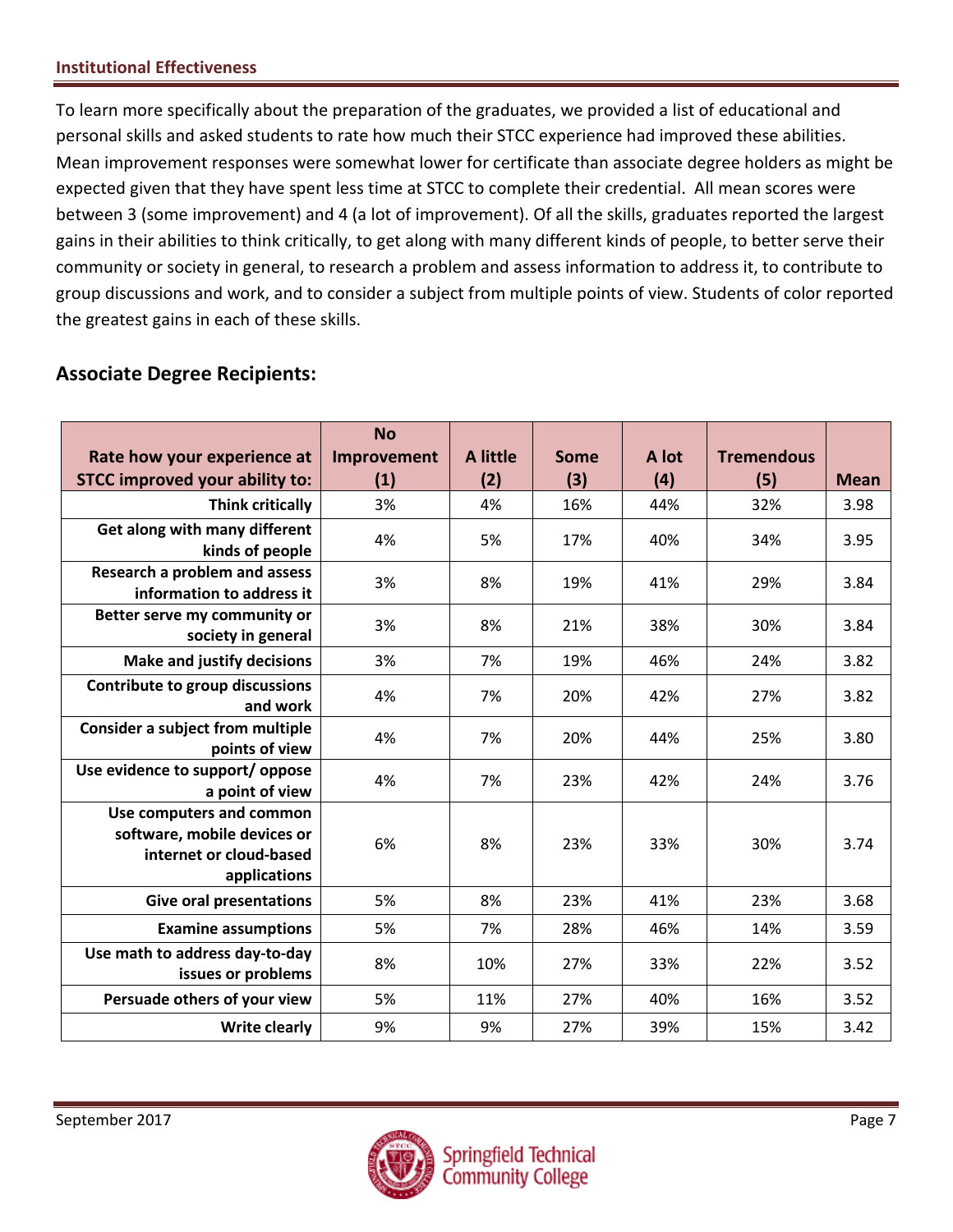## **Certificate Recipients:**

| Rate how your experience at<br><b>STCC improved your ability</b>                                   | <b>No</b><br>Improvement | A little | Some | A lot | <b>Tremendous</b> |             |
|----------------------------------------------------------------------------------------------------|--------------------------|----------|------|-------|-------------------|-------------|
| to:                                                                                                | (1)                      | (2)      | (3)  | (4)   | (5)               | <b>Mean</b> |
| Get along with many different<br>kinds of people                                                   | 2%                       | 7%       | 7%   | 42%   | 43%               | 4.18        |
| <b>Consider a subject from</b><br>multiple points of view                                          | 2%                       | 3%       | 15%  | 43%   | 37%               | 4.10        |
| Better serve my community or<br>society in general                                                 | 5%                       | 7%       | 7%   | 37%   | 44%               | 4.08        |
| <b>Think critically</b>                                                                            | 3%                       | 5%       | 8%   | 48%   | 35%               | 4.07        |
| Contribute to group discussions<br>and work                                                        | 2%                       | 7%       | 13%  | 47%   | 32%               | 4.00        |
| Use computers and common<br>software, mobile devices or<br>internet or cloud-based<br>applications | 8%                       | 7%       | 7%   | 42%   | 37%               | 3.92        |
| <b>Examine assumptions</b>                                                                         | 3%                       | 3%       | 18%  | 52%   | 23%               | 3.88        |
| Research a problem and assess<br>information to address it                                         | 3%                       | 8%       | 12%  | 52%   | 25%               | 3.87        |
| Persuade others of your view                                                                       | 2%                       | 8%       | 18%  | 47%   | 25%               | 3.85        |
| <b>Make and justify decisions</b>                                                                  | 2%                       | 7%       | 18%  | 52%   | 22%               | 3.85        |
| <b>Give oral presentations</b>                                                                     | 5%                       | 8%       | 7%   | 56%   | 24%               | 3.85        |
| <b>Write clearly</b>                                                                               | 5%                       | 7%       | 20%  | 38%   | 30%               | 3.82        |
| Use evidence to support/<br>oppose a point of view                                                 | 3%                       | 8%       | 12%  | 57%   | 20%               | 3.82        |
| Use math to address day-to-day<br>issues or problems                                               | 7%                       | 16%      | 24%  | 38%   | 16%               | 3.40        |

## **Perceived Educational Barriers: Family responsibilities, finances, and being out of school for a long time are most frequent barriers to student success**

We also asked graduates about the barriers they faced as they worked to obtain their credential. For associate degree recipients, more than 50% of students experienced either minor or major barriers to their education because of: family responsibilities, financial difficulties, and job demands. More than 50% of certificate recipients experienced either minor or major educational barriers due to: not being academically prepared when they started, their academic or career goals were unclear, and it took a while for them to find the program they wanted to complete.

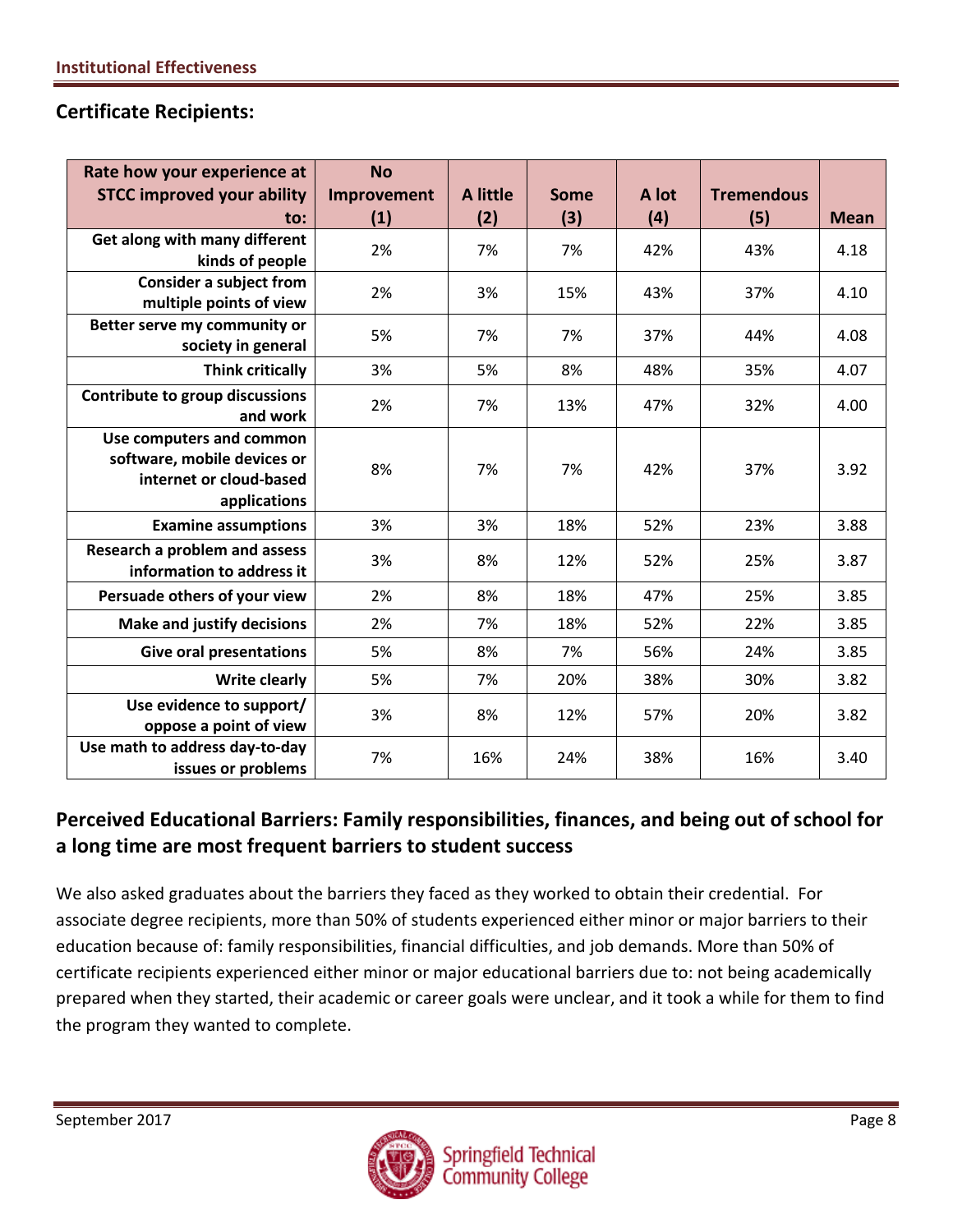Students identifying as black or Hispanic reported family responsibilities (Hispanic: 29%, black: 29%, white: 10%) as a significant barrier more often than students identifying as white. Students of color also reported unclear academic or career goals (Hispanic: 18%, black: 16%, white: 7%), personal and/or health challenges (Hispanic: 16%, black: 13%, white: 5%), taking a while to find the program they wanted to complete (Hispanic: 14%, black: 11%, white: 5%), not being academically prepared (Hispanic: 12%, black: 12%, white: 8%), trouble finding the best path for completing their program (black: 12%, Hispanic: 11%, white: 5%), low expectations of them (Hispanic: 9%, black: 6%, white: 2%), not enough access to advisors (Hispanic: 8%, black: 8%, white: 1%), not enough access to tutors and other academic support (Hispanic: 8%, black: 7%, white: 1%), and not having a good place to study (Hispanic: 6%, black: 5%, white: 2%) as major barriers more often than students identifying as white. Hispanic students reported housing issues as a significant barrier more often than students identifying as white or black (Hispanic: 14%, black: 9%, white 3%).

|                                                                                      | Not a   | <b>Minor</b> | <b>Major</b> |             |
|--------------------------------------------------------------------------------------|---------|--------------|--------------|-------------|
| Which barriers did you have to overcome to complete                                  | barrier | barrier      | barrier      |             |
| your STCC education?                                                                 | (1)     | (2)          | (3)          | <b>Mean</b> |
| <b>Family responsibilities</b>                                                       | 44%     | 35%          | 21%          | 1.77        |
| <b>Financial difficulties</b>                                                        | 41%     | 40%          | 18%          | 1.77        |
| <b>Job demands</b>                                                                   | 48%     | 42%          | 10%          | 1.62        |
| I had not been in school for a long time                                             | 57%     | 24%          | 19%          | 1.62        |
| I was not academically prepared when I started                                       | 55%     | 36%          | 9%           | 1.54        |
| My academic or career goals were unclear                                             | 59%     | 29%          | 12%          | 1.53        |
| Personal and/or health challenges                                                    | 63%     | 27%          | 10%          | 1.48        |
| My course load was too heavy                                                         | 59%     | 34%          | 6%           | 1.47        |
| It took me a while to find the program I wanted to complete                          | 66%     | 26%          | 8%           | 1.43        |
| <b>Expectations of me were too low</b>                                               | 68%     | 27%          | 5%           | 1.37        |
| After selecting my program, I had trouble finding the best<br>path for completing it | 71%     | 21%          | 8%           | 1.37        |
| <b>Housing issues</b>                                                                | 72%     | 21%          | 8%           | 1.36        |
| I had difficulty completing courses for my program                                   | 71%     | 24%          | 5%           | 1.34        |
| It was difficult to get into the classes I needed                                    | 76%     | 20%          | 4%           | 1.27        |
| I didn't have a good place to study or complete my work                              | 76%     | 20%          | 3%           | 1.27        |
| Not enough access to advisors                                                        | 77%     | 18%          | 4%           | 1.27        |
| Not enough access to tutors or other academic support                                | 83%     | 13%          | 4%           | 1.20        |

## **Associate Degree Recipients:**

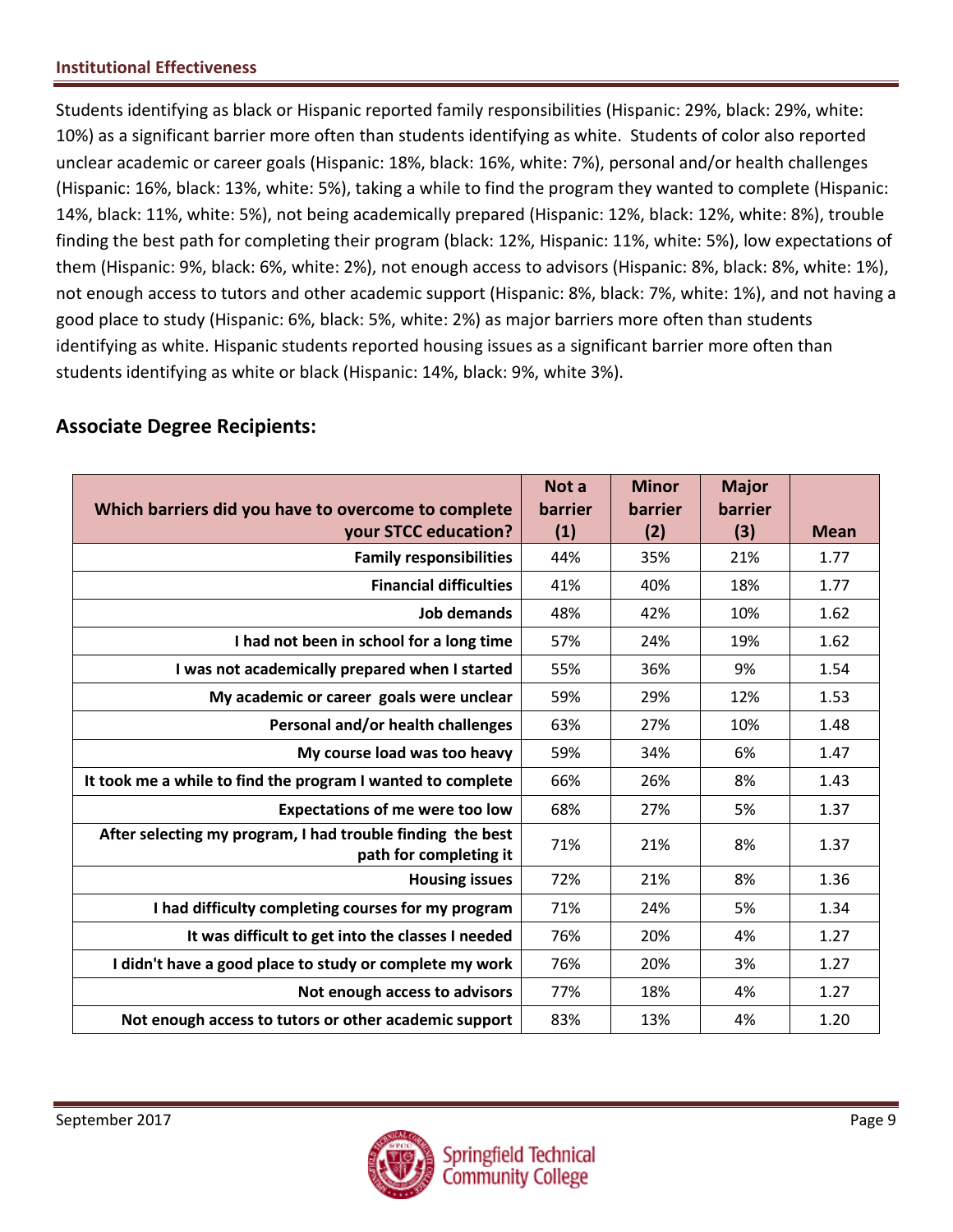## **Certificate Recipients:**

|                                                                                      | Not a   | <b>Minor</b> | <b>Major</b> |             |
|--------------------------------------------------------------------------------------|---------|--------------|--------------|-------------|
| Which barriers did you have to overcome to complete                                  | barrier | barrier      | barrier      |             |
| your STCC education?                                                                 | (1)     | (2)          | (3)          | <b>Mean</b> |
| I had not been in school for a long time                                             | 50%     | 22%          | 28%          | 1.78        |
| I was not academically prepared when I started                                       | 40%     | 45%          | 15%          | 1.75        |
| My academic or career goals were unclear                                             | 48%     | 36%          | 16%          | 1.69        |
| <b>Family responsibilities</b>                                                       | 52%     | 28%          | 20%          | 1.67        |
| It took me a while to find the program I wanted to complete                          | 49%     | 38%          | 13%          | 1.64        |
| <b>Financial difficulties</b>                                                        | 51%     | 38%          | 11%          | 1.61        |
| My course load was too heavy                                                         | 59%     | 28%          | 13%          | 1.54        |
| <b>Expectations of me were too low</b>                                               | 56%     | 38%          | 7%           | 1.51        |
| Job demands                                                                          | 62%     | 26%          | 11%          | 1.49        |
| Personal and/or health challenges                                                    | 64%     | 26%          | 10%          | 1.46        |
| After selecting my program, I had trouble finding the best<br>path for completing it | 64%     | 28%          | 9%           | 1.45        |
| I had difficulty completing courses for my program                                   | 65%     | 27%          | 8%           | 1.43        |
| <b>Housing issues</b>                                                                | 70%     | 22%          | 8%           | 1.38        |
| I didn't have a good place to study or complete my work                              | 74%     | 20%          | 7%           | 1.33        |
| Not enough access to tutors or other academic support                                | 77%     | 15%          | 8%           | 1.32        |
| It was difficult to get into the classes I needed                                    | 74%     | 23%          | 3%           | 1.30        |
| Not enough access to advisors                                                        | 74%     | 23%          | 3%           | 1.30        |

## **Perceived Educational Supports: Family, faculty, and classroom activities pave the way for success**

Finally, we asked students about the factors that helped them succeed in completing their credentials. For students receiving their associate degree, more than 90% cited faculty and/or instructors (in-class time) as well as in-class experience and activities as being a part of their completion success. For students receiving certificates, more than 90% cited family inspiration, support, and encouragement, in-class experience and activities, faculty and/or instructors (in-class time), and classmate inspiration, support and encouragement as being part of their completion success.

Students who identify as Hispanic reported college staff (not faculty or advisors) as critical for their success more frequently than students identifying as black or white (Hispanic: 52%, black: 45%, white: 28%). Students

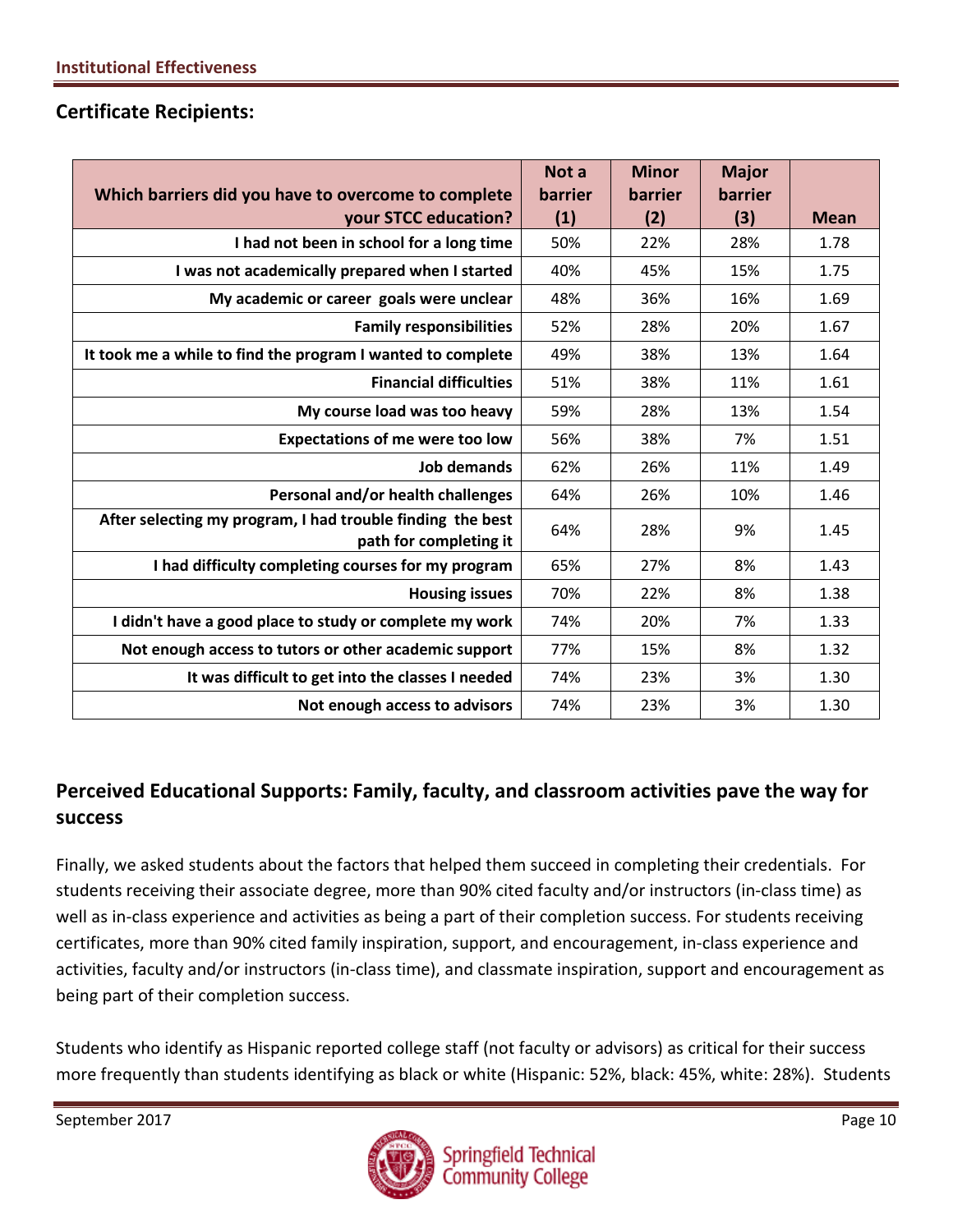identifying as black identified out-of-class homework and projects (black: 63%, Hispanic: 56%, white: 44%) as more important for their success than students identifying as Hispanic or white. Students of color also identified campus activity groups or clubs (Hispanic: 37%, black 31%, white: 18%), other non-family inspiration, support or encouragement (Hispanic: 56%, black: 54%, white: 42%), and being a role model for others (Hispanic: 68%, black: 62%, white: 49%) as major success factors more frequently than students identifying as white.

## **Associate Degree Recipients:**

| What factors helped you succeed in completing your                              | Not a<br>factor   | <b>Minor</b><br>factor | <b>Major</b><br>factor |             |
|---------------------------------------------------------------------------------|-------------------|------------------------|------------------------|-------------|
| <b>STCC education?</b>                                                          | $\left( 1\right)$ | (2)                    | (3)                    | <b>Mean</b> |
| Faculty and/or instructors (in-class time)                                      | 4%                | 20%                    | 76%                    | 2.71        |
| In-class experience and activities                                              | 5%                | 29%                    | 67%                    | 2.62        |
| Family inspiration, support, or encouragement                                   | 11%               | 27%                    | 62%                    | 2.52        |
| <b>Out-of-class homework and projects</b>                                       | 8%                | 42%                    | 50%                    | 2.42        |
| Being a role model for others                                                   | 14%               | 31%                    | 55%                    | 2.41        |
| Faculty and/or instructors (out-of-class time)                                  | 14%               | 34%                    | 52%                    | 2.39        |
| Classmate inspiration, support, or encouragement                                | 13%               | 37%                    | 51%                    | 2.38        |
| <b>Academic advisors</b>                                                        | 16%               | 37%                    | 47%                    | 2.31        |
| Other, non-family inspiration, support, or encouragement                        | 20%               | 34%                    | 46%                    | 2.26        |
| College staff (not faculty or advisors)                                         | 23%               | 42%                    | 35%                    | 2.13        |
| Internship, clinical placements, or other career/program-<br>related experience | 30%               | 28%                    | 42%                    | 2.12        |
| Campus activity group or club                                                   | 46%               | 30%                    | 24%                    | 1.78        |

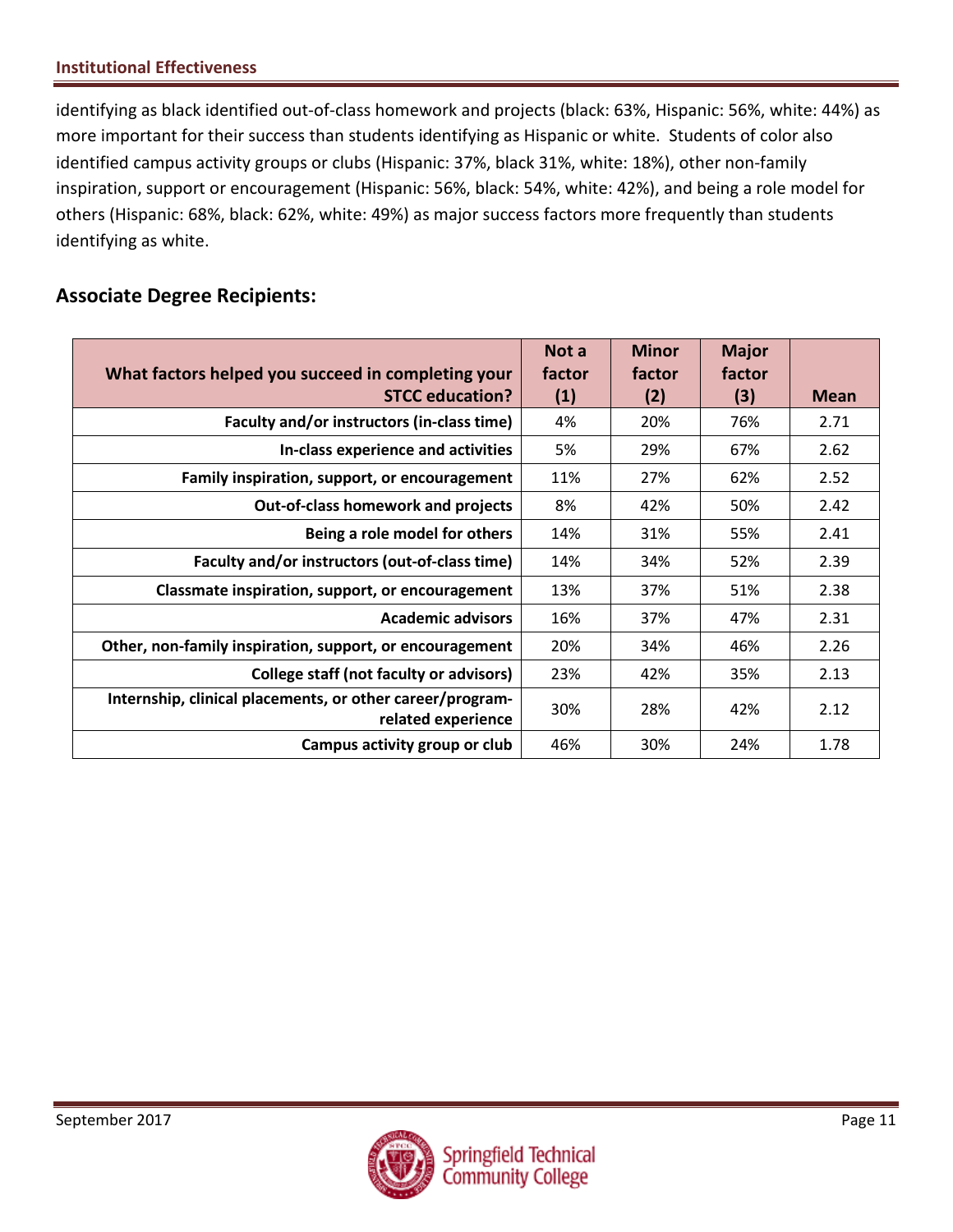## **Certificate Recipients:**

| What factors helped you succeed in completing your<br><b>STCC education?</b>    | Not a<br>factor<br>(1) | <b>Minor</b><br>factor<br>(2) | <b>Major</b><br>factor<br>(3) | <b>Mean</b> |
|---------------------------------------------------------------------------------|------------------------|-------------------------------|-------------------------------|-------------|
| Family inspiration, support, or encouragement                                   | 5%                     | 15%                           | 80%                           | 2.75        |
| In-class experience and activities                                              | 3%                     | 23%                           | 74%                           | 2.70        |
| Faculty and/or instructors (in-class time)                                      | 8%                     | 20%                           | 72%                           | 2.64        |
| Classmate inspiration, support, or encouragement                                | 7%                     | 27%                           | 67%                           | 2.60        |
| Being a role model for others                                                   | 10%                    | 20%                           | 70%                           | 2.60        |
| <b>Out-of-class homework and projects</b>                                       | 5%                     | 38%                           | 57%                           | 2.52        |
| <b>Academic advisors</b>                                                        | 13%                    | 23%                           | 64%                           | 2.51        |
| Faculty and/or instructors (out-of-class time)                                  | 12%                    | 28%                           | 60%                           | 2.48        |
| Other, non-family inspiration, support, or encouragement                        | 13%                    | 33%                           | 53%                           | 2.40        |
| College staff (not faculty or advisors)                                         | 21%                    | 21%                           | 57%                           | 2.36        |
| Internship, clinical placements, or other career/program-<br>related experience | 23%                    | 25%                           | 52%                           | 2.30        |
| Campus activity group or club                                                   | 24%                    | 37%                           | 39%                           | 2.15        |

## **Graduate Survey Trends: Improved abilities, decreased barriers, and changes to success factors**

We now have five years of graduate student survey data. The graduate student survey was first implemented in 2013 and has been done annually at cap and gown pickup. Though data changes every year on most of the variables, below is a summary of some noteworthy and continuing trends for 2017.

In 2017, most abilities remained similar to last year's results with most increasing slightly. Two that have continued to show continual increase over the five year period are writing clearly and getting along with many different kinds of people. Writing clearly has increased every year since the first graduating student survey, from a mean of 3.28 in 2013 to a mean of 3.46 in 2017, a percentage increase of 5.3%. Getting along with many different kinds of people has increased from 3.71 in 2013 to 3.98 in 2017, a percentage increase of 6.5%. Giving oral presentations has also been increasing since the question was first asked in 2014. In 2014 the mean was 3.57. The mean of giving oral presentations in 2017 was 3.70, a percentage increase of 3.6%.

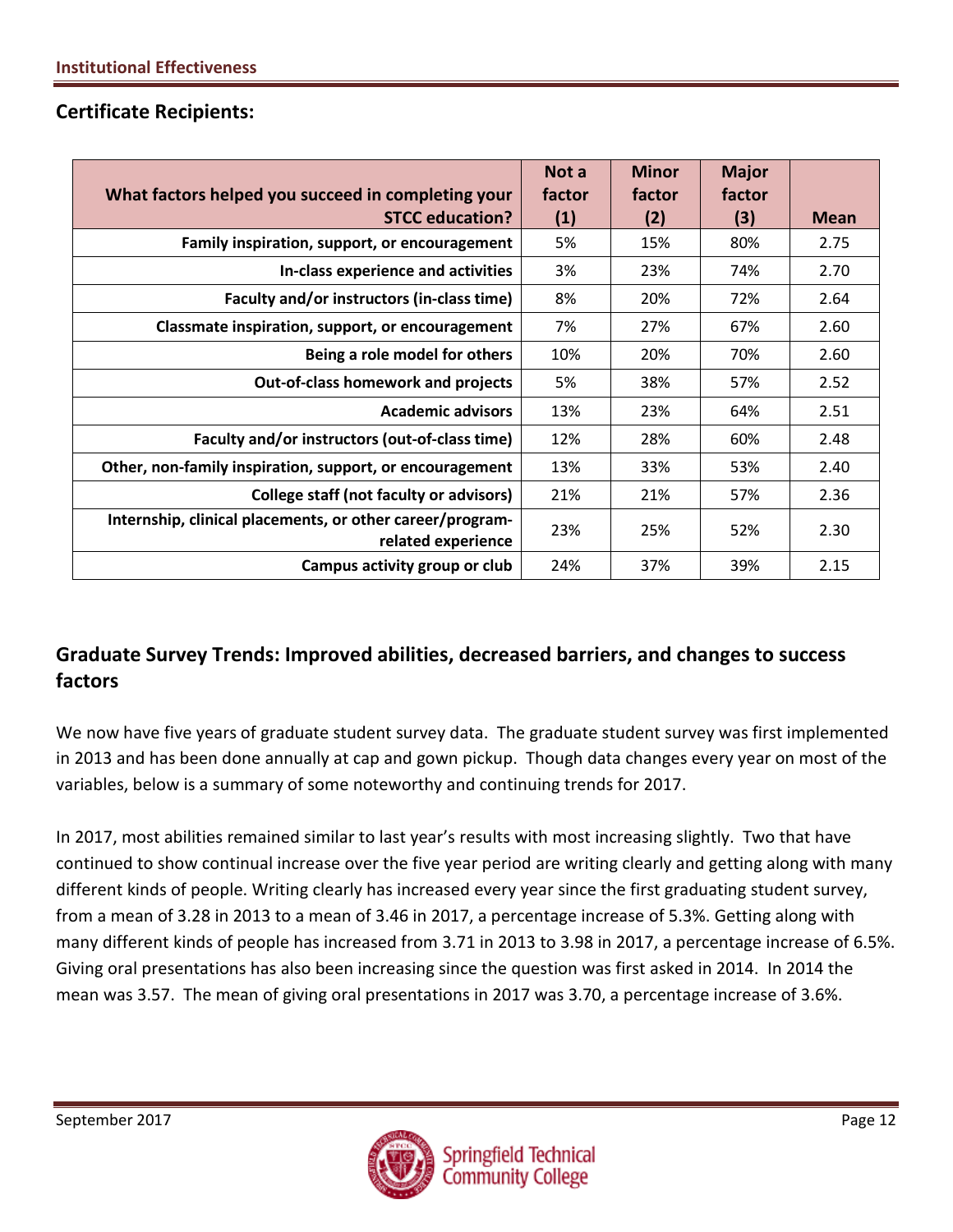

Since last year most barriers have decreased except financial difficulties (percentage increase of 1%), not being academically prepared when they started (percentage increase of 2%) and having not been in school for a long time (percentage increase of 3%). Those barriers that decreased the most since last year are job demands (percentage decrease of 7%), not enough access to advisors (percentage decrease of 7%), not enough access to tutors or other academic support (percentage decrease of 6%), and not having a good place to study or complete their work (percentage decrease of 5%).



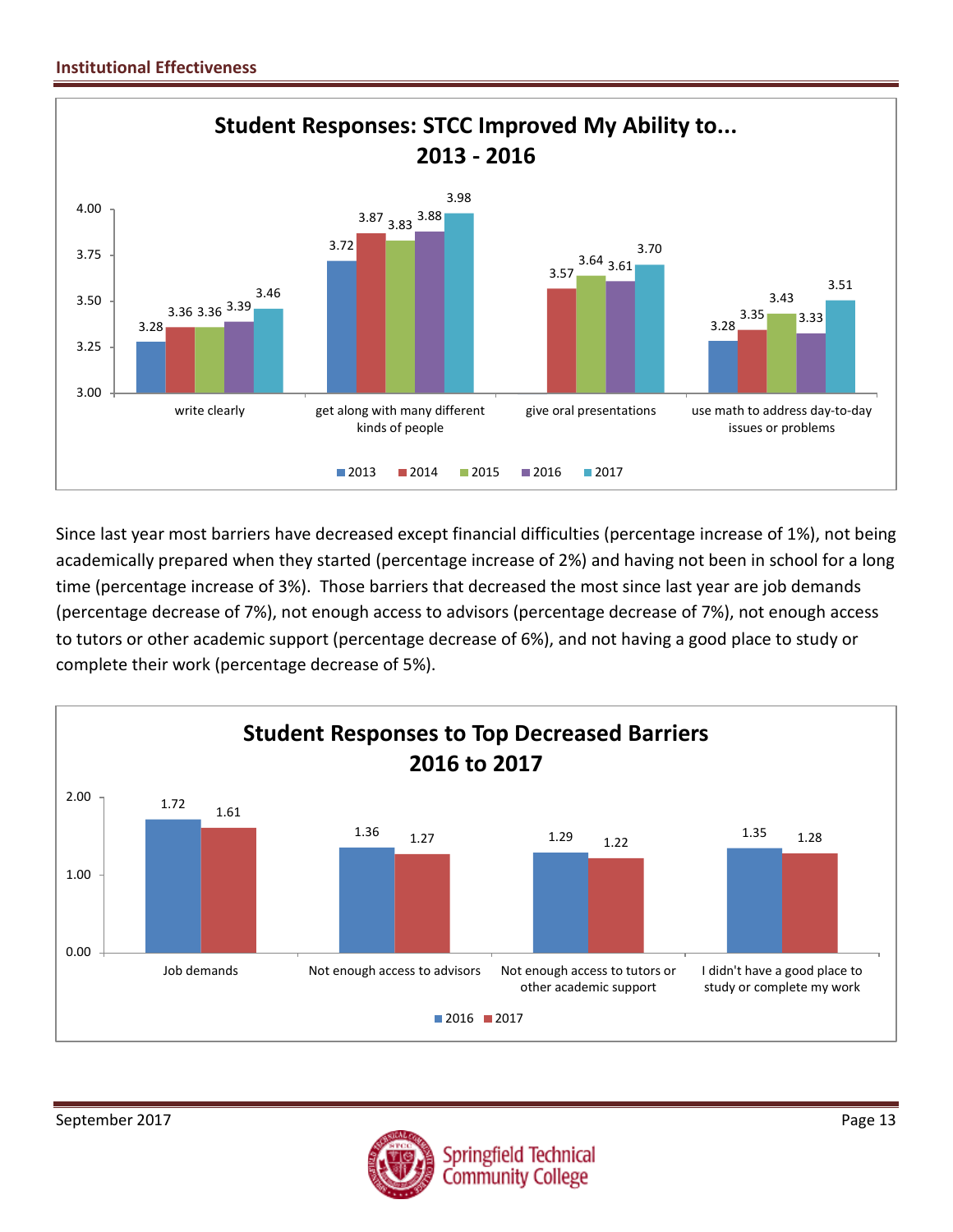Since 2014, when graduating students were first asked if campus group activities and clubs were a success factor for them, there has been a noticeable increase in the number of students who have reported this is indeed a factor that figures into their success. In 2014 the mean for campus group activities and clubs was 1.64. In 2017 that had increased to 1.83, a percentage increase of over 10%. Another change has been the number of students who have responded that "other, non-family inspiration, support, or encouragement" is a success factor for them. It has been decreasing since 2014 from a mean of 2.45 to 2.28 (a percent decrease of 7.5%).

Two success factors that have shown an increase since last year's graduate survey are academic advisors and internships, clinical placements, or other career/program-related experiences. In 2016 the mean of academic advisors as a success factor was 2.23. This increased to 2.34 in 2017 for a percent increase of 4.8%. The mean of internships, clinical placements, or other career/program-related experiences was 1.99 in 2016. In 2017 this increased to 2.15, a percent increase of 7.6%.



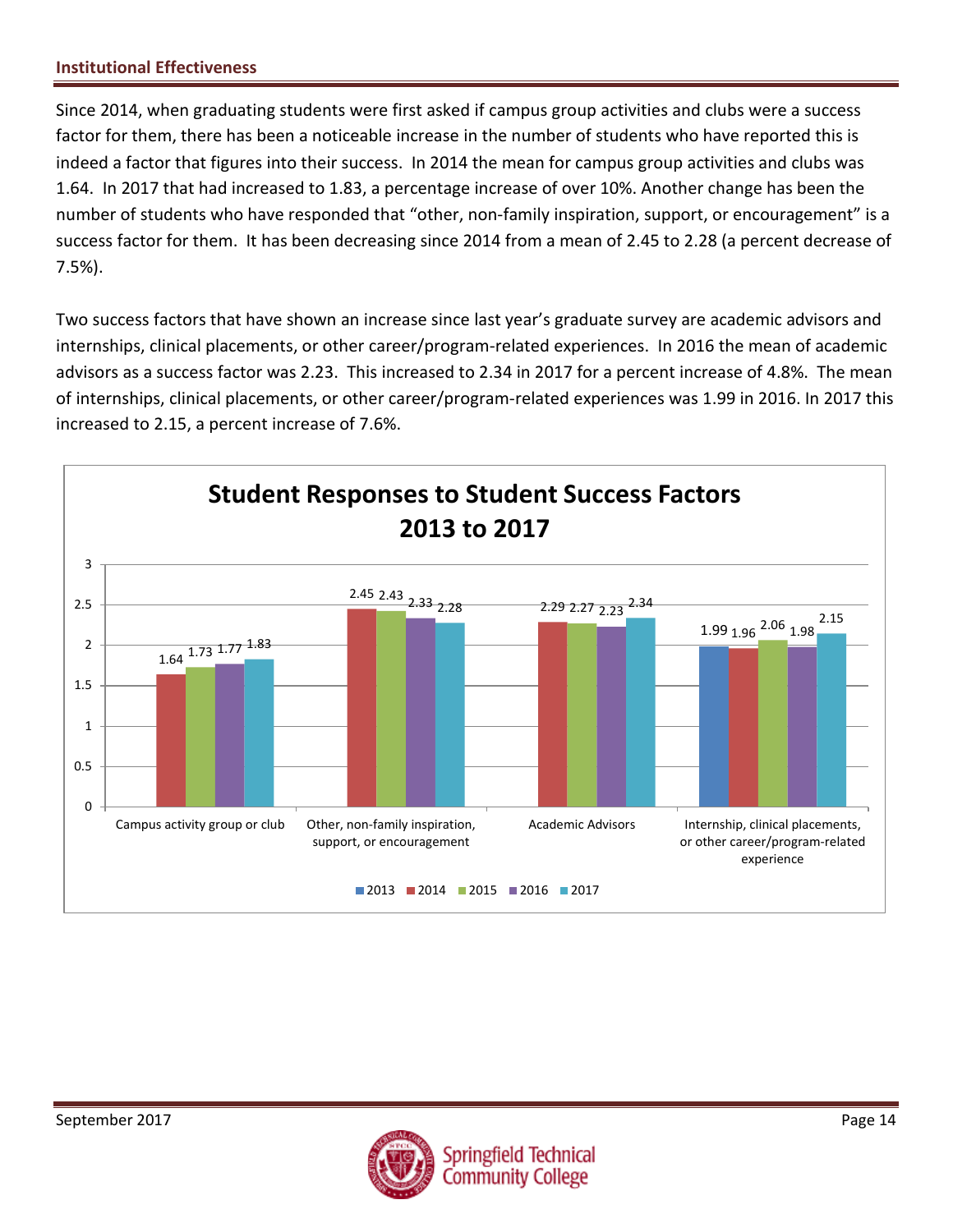## **Appendix I: Graduate Survey**

Congratulations on your degree! We want to learn more from you to improve the college, programs, and courses so that even more students can be successful at STCC. Thank you in advance for sharing your thoughts and experiences!! As you graduate, you become a STCC alumni member. We hope you will become an active STCC alumni member and continue to provide feedback and guidance to the college. Happy graduation, Class of 2016!

Q1 What is the PRIMARY degree you are receiving? If you are receiving more than one degree or certificate, please answer based on the degree you consider to be your main area or focus.

- Associates Degree
- Certificate

Based on their response to this question, students saw one version of Q2 and a corresponding drop-down menu listing all Associates Degrees or Certificates.

Q2: In which program are you receiving your PRIMARY associates degree?

OR

Q2: In which program are you receiving your PRIMARY certificate?

Q3 About how long did it take you to finish this degree or certificate?

- $\bigcirc$  Less than 1 year
- $\bigcirc$  1 year to less than 2 years
- 2 years to less than 3 years
- $\bigcirc$  3 years to less than 4 years
- $\overline{Q}$  4 years to less than 5 years
- $\bigcirc$  5 years to less than 6 years
- $\overline{O}$  6 or more years

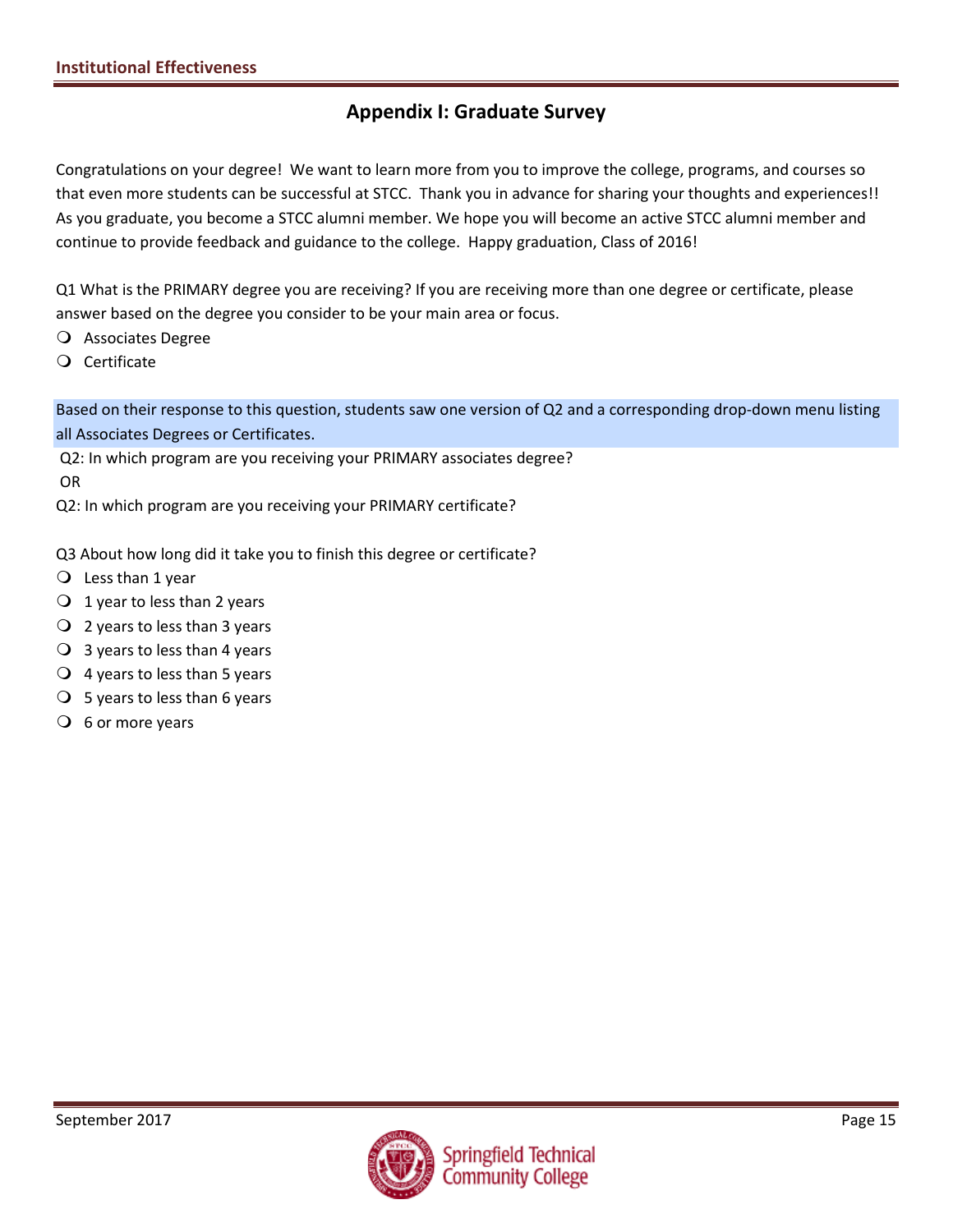#### Q4 Rate how your experience at STCC improved your ability to:

|                                                                                                        | <b>No</b><br>improvement | A little<br>improvement | Some<br>improvement | A lot of<br>improvement | <b>Tremendous</b><br>Improvement |
|--------------------------------------------------------------------------------------------------------|--------------------------|-------------------------|---------------------|-------------------------|----------------------------------|
| write clearly                                                                                          | $\bigcirc$               | $\bigcirc$              | $\bigcirc$          | $\bigcirc$              | $\bigcirc$                       |
| give oral<br>presentations                                                                             | $\bigcirc$               | $\bigcirc$              | $\bigcirc$          | $\bigcirc$              | $\bigcirc$                       |
| persuade others of<br>your view                                                                        | $\bigcirc$               | $\bigcirc$              | $\bigcirc$          | $\mathsf{O}$            | $\bigcirc$                       |
| examine assumptions                                                                                    | $\bigcirc$               | $\bigcirc$              | $\bigcirc$          | $\mathsf{O}$            | $\bigcirc$                       |
| think critically                                                                                       | $\bigcirc$               | $\bigcirc$              | $\bigcirc$          | $\bigcirc$              | $\bigcirc$                       |
| use evidence to<br>support/oppose a<br>point of view                                                   | $\bigcirc$               | $\bigcirc$              | $\bigcirc$          | $\bigcirc$              | $\bigcirc$                       |
| make and justify<br>decisions                                                                          | $\bigcirc$               | $\bigcirc$              | $\bigcirc$          | $\bigcirc$              | $\bigcirc$                       |
| use math to address<br>day-to-day issues or<br>problems                                                | $\bigcirc$               | $\bigcirc$              | $\bigcirc$          | $\bigcirc$              | $\bigcirc$                       |
| research a problem<br>and assess<br>information to<br>address it                                       | $\bigcirc$               | $\bigcirc$              | $\bigcirc$          | $\bigcirc$              | $\bigcirc$                       |
| use computers and<br>common software,<br>mobile devices or<br>internet or cloud-<br>based applications | $\bigcirc$               | $\bigcirc$              | $\bigcirc$          | $\bigcirc$              | $\bigcirc$                       |
| contribute to group<br>discussions and work                                                            | $\bigcirc$               | $\bigcirc$              | $\bigcirc$          | $\bigcirc$              | $\bigcirc$                       |
| consider a subject<br>from multiple points<br>of view                                                  | $\bigcirc$               | $\bigcirc$              | $\bigcirc$          | $\bigcirc$              | $\bigcirc$                       |
| get along with many<br>different kinds of<br>people                                                    | $\bigcirc$               | $\bigcirc$              | $\bigcirc$          | $\bigcirc$              | $\bigcirc$                       |
| better serve my<br>community or society<br>in general                                                  | $\bigcirc$               | $\bigcirc$              | $\bigcirc$          | $\bigcirc$              | $\bigcirc$                       |

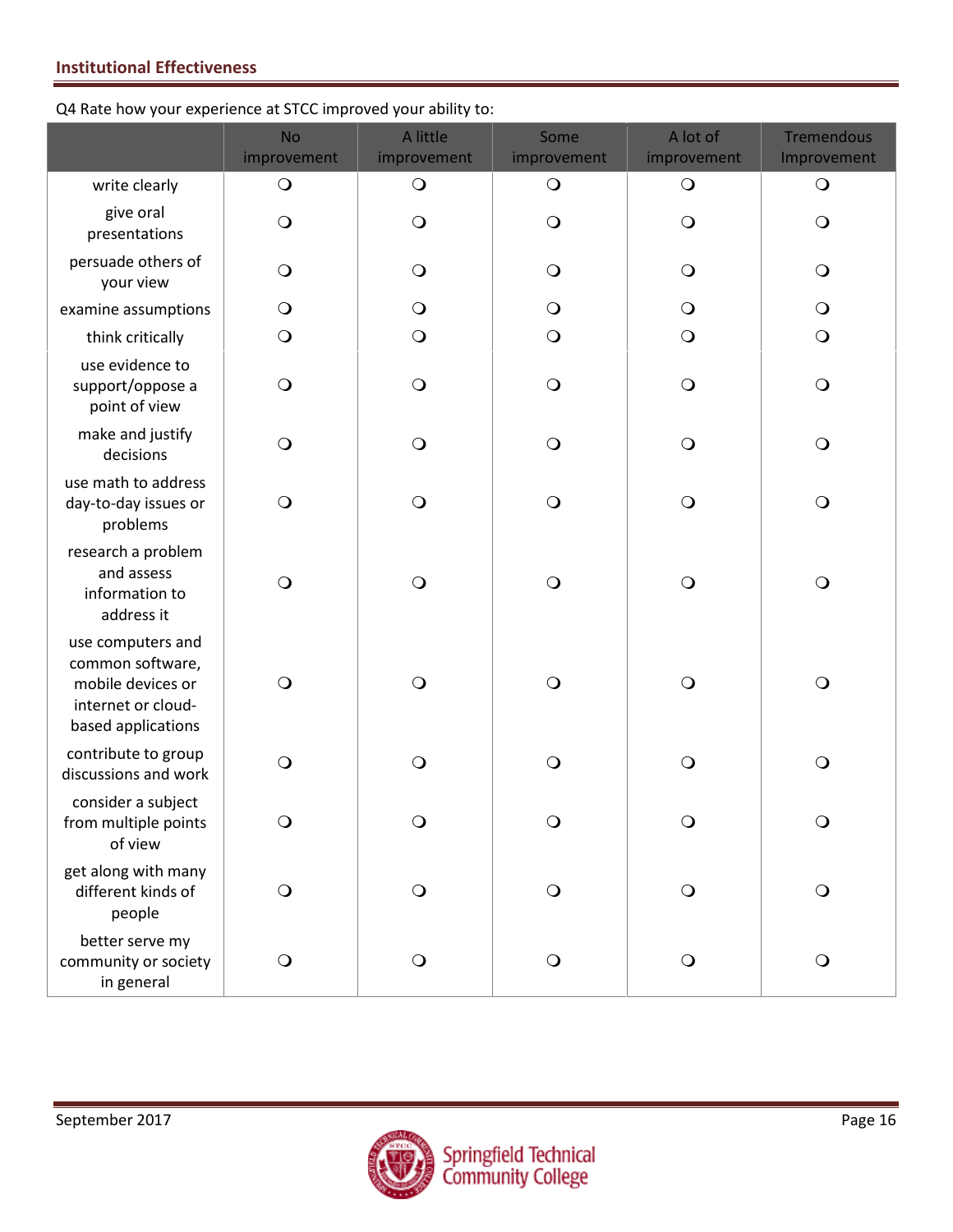Q5 Continuing Education: If you are pursuing additional education (within the year) upon receiving your degree or certificate from STCC, where are you continuing?

- $\bigcirc$  In a new program at STCC
- $\bigcirc$  At a different 2 year college
- $\bigcirc$  At a 4-year college/university
- $\Omega$  At another non-degree educational program
- $\Omega$  I'm not beginning any additional education this year.

If students answered that they would be continuing their education, they were also asked Q6 and Q7.

Q6 Will you be attending college full or part time?

- Full Time
- Part Time

Q7 As a result of your education at STCC, how prepared do you feel to pursue your post-graduation education plans?

- Very well prepared
- O Somewhat prepared
- $\bigcirc$  Somewhat unprepared
- $\overline{Q}$  Very unprepared
- $\bigcirc$  STCC education had no role in preparing me for my post-graduation education plans

Q8 Employment Activity: If you are currently employed or seeking employment upon receiving your degree or certificate at STCC, what is your status?

- $\Omega$  I am currently employed and not seeking a new position
- $\bigcirc$  I am currently employed and seeking a new position
- $\Omega$  I am currently employed and have secured a new position
- $\Omega$  I am not currently employed but am seeking employment
- $\Omega$  I am not currently employed but have secured a new position
- $\bigcirc$  I am not seeking employment
- $\bigcirc$  I am entering or continuing military service

If students answered that they were currently employed, they were also asked Q9, Q10, and Q11.

Q9 Is your CURRENT position full or part time?

- Full Time
- Part Time

Q10 Is your CURRENT job related to the STCC degree/certificate you completed?

- $Q$  Yes, it is directly related.
- $\bigcirc$  It is somewhat related.
- $\bigcirc$  No, it is not related.

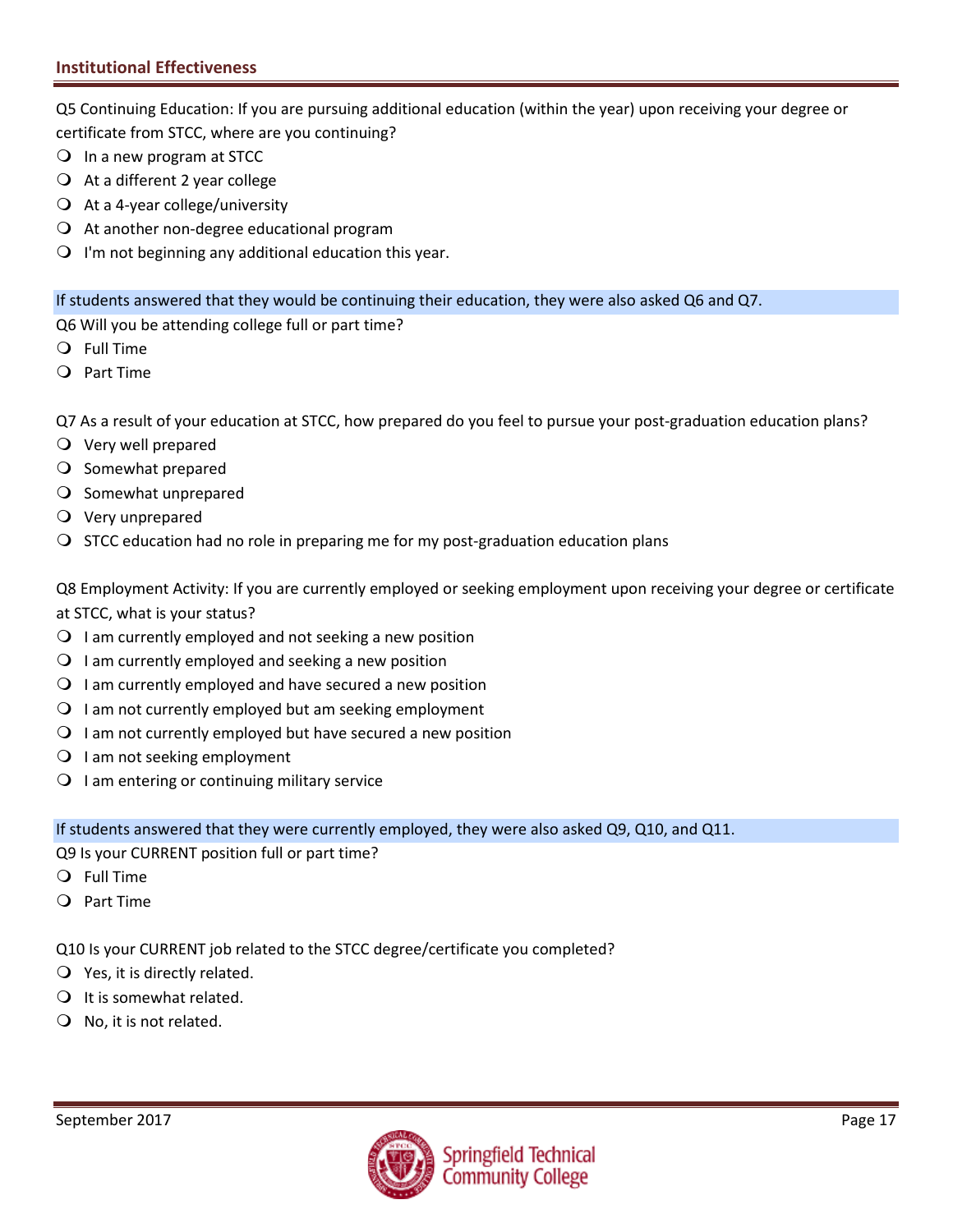Q11 As a result of your education at STCC, how prepared do you feel in your CURRENT employment?

- Very well prepared
- O Somewhat prepared
- O Somewhat unprepared
- Very unprepared
- O STCC education had no role in preparing me for my CURRENT employment

If students answered that they had secured new employment, they were also asked Q12, Q13, and Q14.

Q12 Is your NEW position full or part time?

- Full Time
- Part Time
- Q13 Is your NEW job related to the STCC degree/certificate you completed?
- $\bigcirc$  Yes, it is directly related.
- $\bigcirc$  It is somewhat related.
- $\bigcirc$  No, it is not related.

Q14 As a result of your education at STCC, how prepared do you feel in your NEW employment?

- Very well prepared
- O Somewhat prepared
- O Somewhat unprepared
- Very unprepared
- $\bigcirc$  STCC education had no role in preparing me for my NEW employment

Q15 Which barriers did you have to overcome to complete your STCC education? Please indicate if each was: Not a barrier, Minor barrier, or Major barrier.

|                                                                                         | Not a barrier | <b>Minor barrier</b> | Major barrier |
|-----------------------------------------------------------------------------------------|---------------|----------------------|---------------|
| I was not academically<br>prepared when I started                                       |               | ∩                    |               |
| I had not been in school for<br>a long time                                             |               | $\Omega$             |               |
| My academic or career<br>goals were unclear                                             |               | ( )                  |               |
| Expectations of me were<br>too low                                                      |               | ( )                  |               |
| It took me a while to find<br>the program I wanted to<br>complete                       |               | ( )                  |               |
| After selecting my program,<br>I had trouble finding the<br>best path for completing it |               | ( )                  | ∩             |

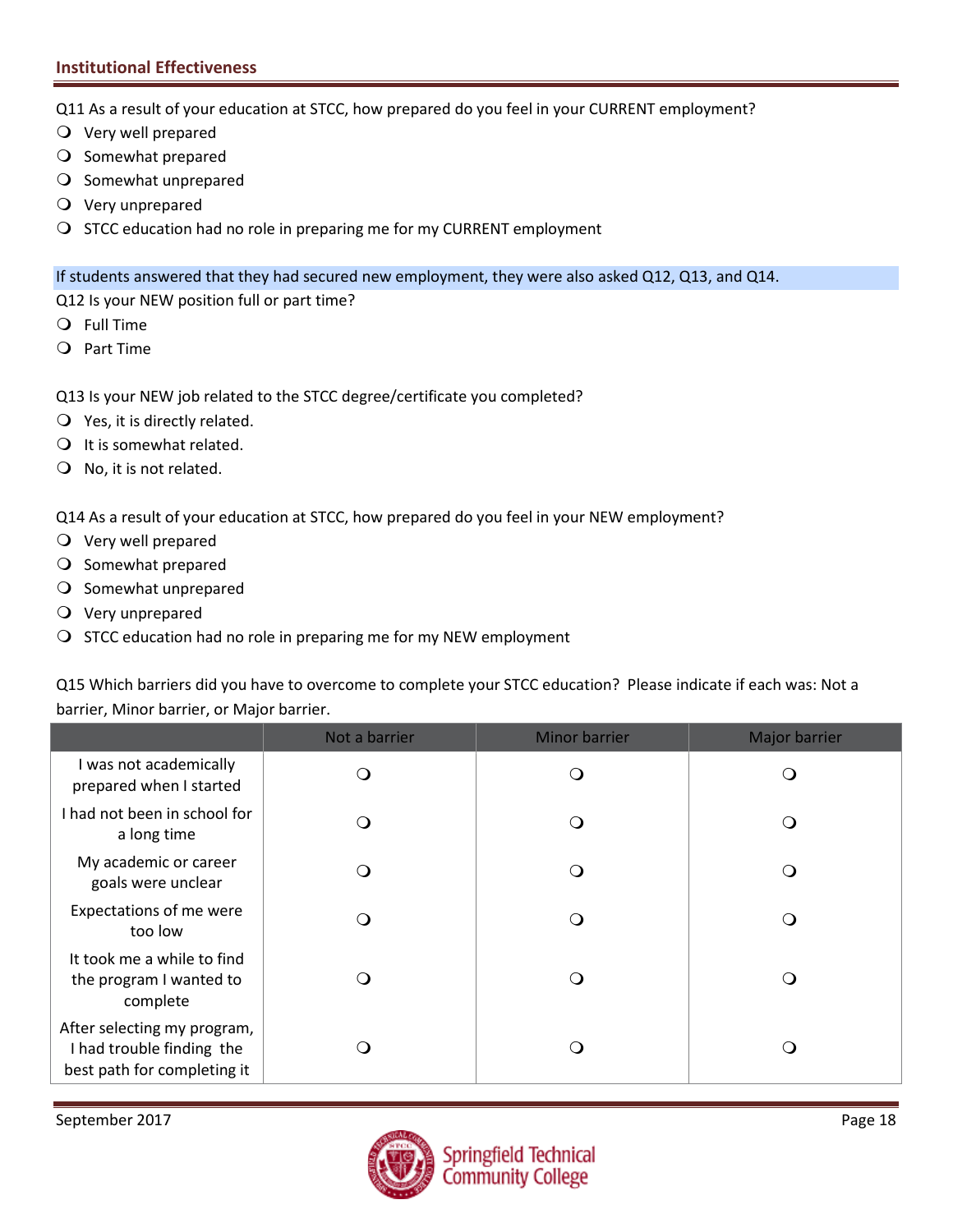| It was difficult to get into<br>the classes I needed          | O        | $\mathsf{O}$ | ∩        |
|---------------------------------------------------------------|----------|--------------|----------|
| I had difficulty completing<br>courses for my program         | $\circ$  | $\circ$      | $\Omega$ |
| My course load was too<br>heavy                               | O        | O            | ∩        |
| I didn't have a good place<br>to study or complete my<br>work | O        | $\Omega$     | $\Omega$ |
| Not enough access to<br>advisors                              | $\circ$  | O            | $\Omega$ |
| Not enough access to<br>tutors or other academic<br>support   | O        | O            | $\Omega$ |
| <b>Financial difficulties</b>                                 | $\Omega$ | O            |          |
| Job demands                                                   | (၂       | O            |          |
| Housing issues                                                | Ő        | Q            |          |
| Family responsibilities                                       | O        | $\Omega$     | Q        |
| Personal and/or health<br>challenges                          | ∩        | O            |          |
| Other (please describe)                                       | 0        | $\Omega$     |          |

Q16 What factors helped you succeed in completing your STCC education? Please indicate if each was: Not a factor, Minor factor, or Major factor.

|                                                                                      | Not a success factor | <b>Minor success factor</b> | Major success factor |
|--------------------------------------------------------------------------------------|----------------------|-----------------------------|----------------------|
| Faculty and/or instructors<br>(in-class time)                                        | ( )                  |                             | $\Omega$             |
| Faculty and/or instructors<br>(out-of-class time)                                    | ∩                    |                             | ∩                    |
| Academic advisors                                                                    |                      |                             | $\Omega$             |
| College staff (not faculty<br>or advisors)                                           |                      | ่า                          | $\left( \right)$     |
| In-class experience and<br>activities                                                |                      | ி                           | ∩                    |
| Out-of-class homework<br>and projects                                                |                      | 2                           | ∩                    |
| Internship, clinical<br>placements, or other<br>career/program-related<br>experience |                      |                             | $\Omega$             |

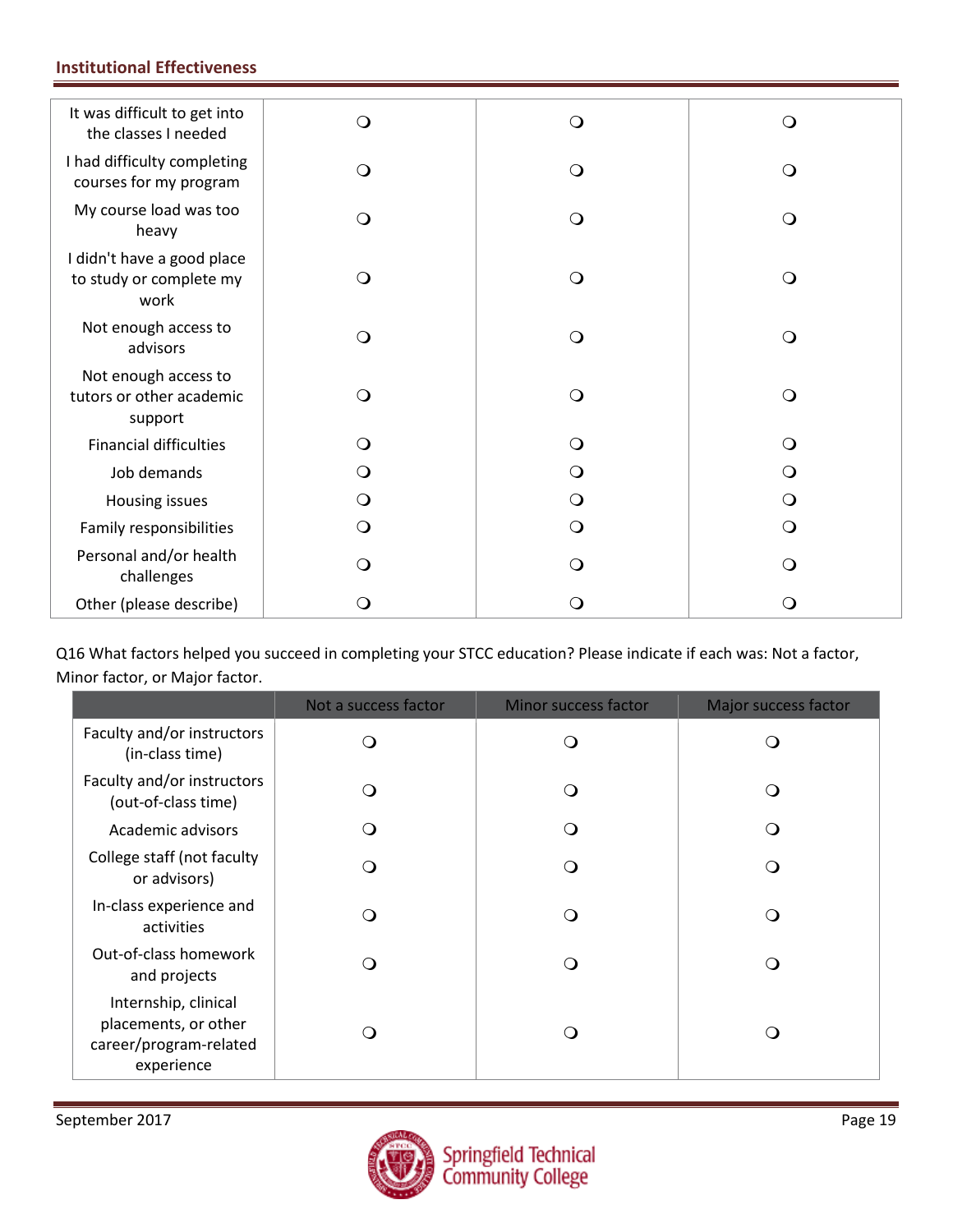| Campus activity group or<br>club                               |  |     |
|----------------------------------------------------------------|--|-----|
| Classmate inspiration,<br>support, or<br>encouragement         |  |     |
| Family inspiration,<br>support, or<br>encouragement            |  |     |
| Other, non-family<br>inspiration, support, or<br>encouragement |  |     |
| Being a role model for<br>others                               |  | . 1 |
| Other (please describe)                                        |  |     |

Q17 Ethnicity (This information is used for statistical purposes only and is optional.) Please choose one answer.

- O Hispanic or Latino/a
- O NOT Hispanic or Latino/a

Q18 Race (This information is used for statistical purposes only and is optional.) Please choose one or more answers.

- $\Box$  American Indian or Alaska Native
- $\Box$  Asian
- Black or African American
- $\Box$  Native Hawaiian or other Pacific Islander
- **Q** White

Q19 Gender Identity (This information is used for statistical purposes only and is optional.) Please choose one answer.

- Male
- Female
- O Other

Q20 WHEN YOU BEGAN your education at STCC, how old were you? (This information is used for statistical purposes only and is optional.) Please choose one answer.

- 19 or Younger
- $Q$  20 to 24
- 25 to 29
- 30 or Older

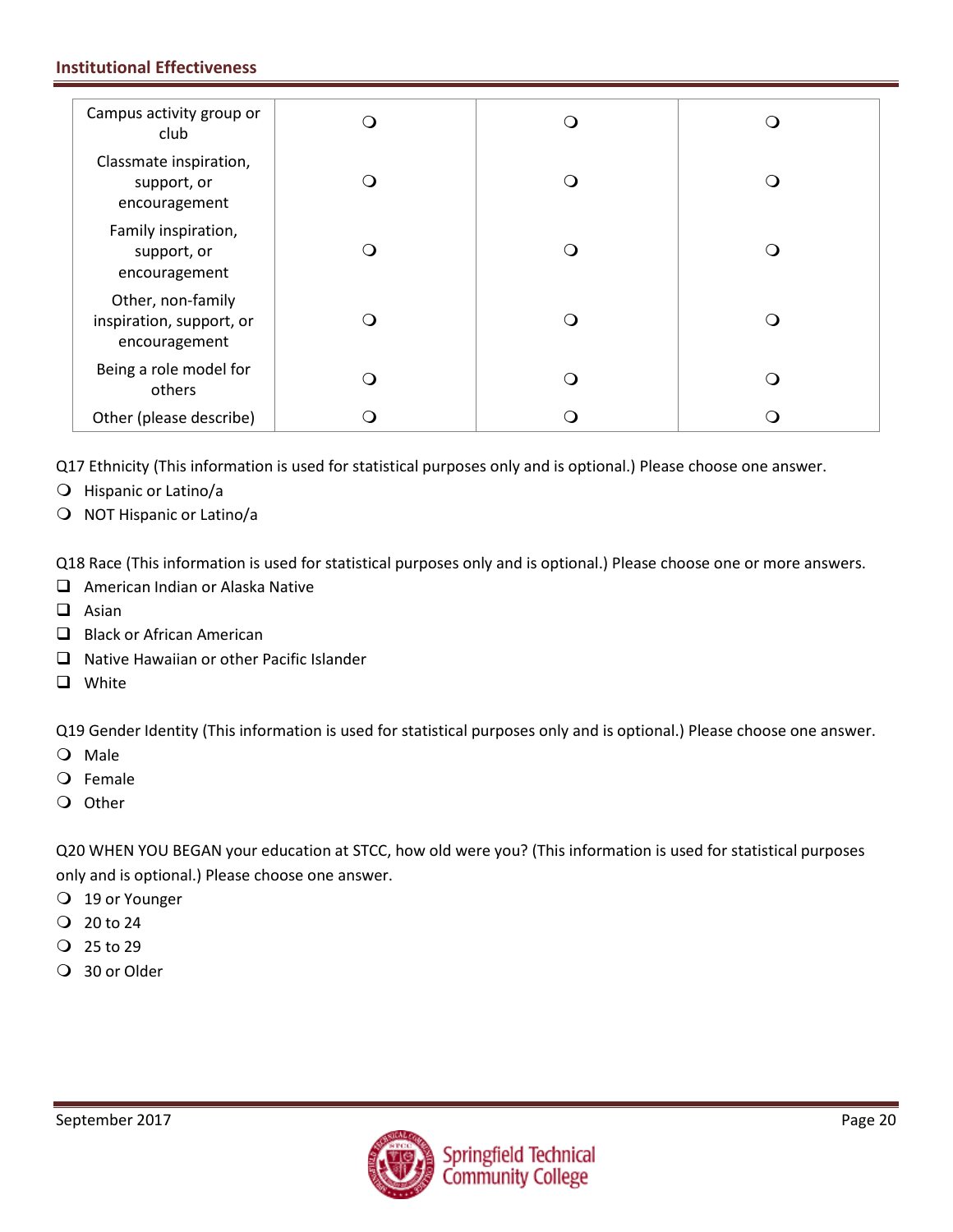## **Appendix II: Graduate Respondents by Credential and Program**

| <b>No. Associates by Program</b> |                | <b>No. Associates by Program</b> |                |
|----------------------------------|----------------|----------------------------------|----------------|
| <b>NURS.AS</b>                   | 48             | POAA.AS                          | 3              |
| LTGS.AA                          | 47             | DAUD.AS                          | 3              |
| LECJ.AS                          | 32             | CLLS.AS                          | 3              |
| LTTR.AA                          | 23             | DPHO.AS                          | 3              |
| CITS.AS                          | 23             | HTHC.GS                          | 3              |
| <b>BUSN.AS</b>                   | 15             | LAND.AS                          | 3              |
| BTCM.AS                          | 15             | PROG.AS                          | $\overline{2}$ |
| CHLD.AS                          | 13             | ENTM.AS                          | $\overline{2}$ |
| MECH.AS                          | 12             | DMIS.AS                          | $\overline{2}$ |
| DHGY.AS                          | 12             | <b>BIOL.AS</b>                   | $\overline{2}$ |
| DMIR.AS                          | 10             | MRKT.AS                          | $\overline{2}$ |
| HTHC.AA                          | 10             | ENGS.AS                          | $\mathbf{1}$   |
| PTAS.AS                          | 9              | ACCT.AS                          | $\mathbf{1}$   |
| ARBT.AS                          | 9              | CNST.AS                          | $\mathbf{1}$   |
| AUTM.AS                          | 8              | MDVT.AS                          | $\mathbf{1}$   |
| SURG.AS                          | $\overline{7}$ | EDSE.AA                          | $\mathbf{1}$   |
| CSET.AS                          | $\overline{7}$ | ESET.AS                          | $\mathbf{1}$   |
| HIIM.AS                          | $\overline{7}$ | ENGC.AA                          | $\mathbf{1}$   |
| ENGY.AS                          | $\overline{7}$ | EDEL.AA                          | $\mathbf{1}$   |
| RSPC.AS                          | 6              | CSCI.AS                          | $\mathbf{1}$   |
| MANG.AS                          | 6              | No Response                      | 3              |
| CART.AS                          | 6              | Total                            | 416            |
| ELEC.AS                          | 6              |                                  |                |
| ENGR.AS                          | 6              |                                  |                |
| MOAA.AS                          | 6              |                                  |                |
| MCBS.AS                          | 5              |                                  |                |
| OCCP.AS                          | 5              |                                  |                |
| FIRE.AS                          | 5              |                                  |                |
| FINE.AA                          | 4              |                                  |                |
| TPRD.AS                          | 4              |                                  |                |
| BIOT.AS                          | 3              |                                  |                |

| <b>No. Associates by Program</b> |                |
|----------------------------------|----------------|
| POAA.AS                          | 3              |
| DAUD.AS                          | 3              |
| CLLS.AS                          | 3              |
| DPHO.AS                          | 3              |
| HTHC.GS                          | 3              |
| LAND.AS                          | 3              |
| PROG.AS                          | $\overline{2}$ |
| <b>ENTM.AS</b>                   | $\overline{2}$ |
| DMIS.AS                          | $\overline{2}$ |
| <b>BIOL.AS</b>                   | 2              |
| MRKT.AS                          | 2              |
| <b>ENGS.AS</b>                   | $\mathbf{1}$   |
| ACCT.AS                          | 1              |
| CNST.AS                          | $\mathbf{1}$   |
| MDVT.AS                          | $\mathbf{1}$   |
| EDSE.AA                          | $\mathbf{1}$   |
| ESET.AS                          | $\mathbf{1}$   |
| ENGC.AA                          | $\mathbf{1}$   |
| EDEL.AA                          | 1              |
| CSCI.AS                          | $\mathbf{1}$   |
| No Response                      | 3              |
| <b>Total</b>                     | 416            |